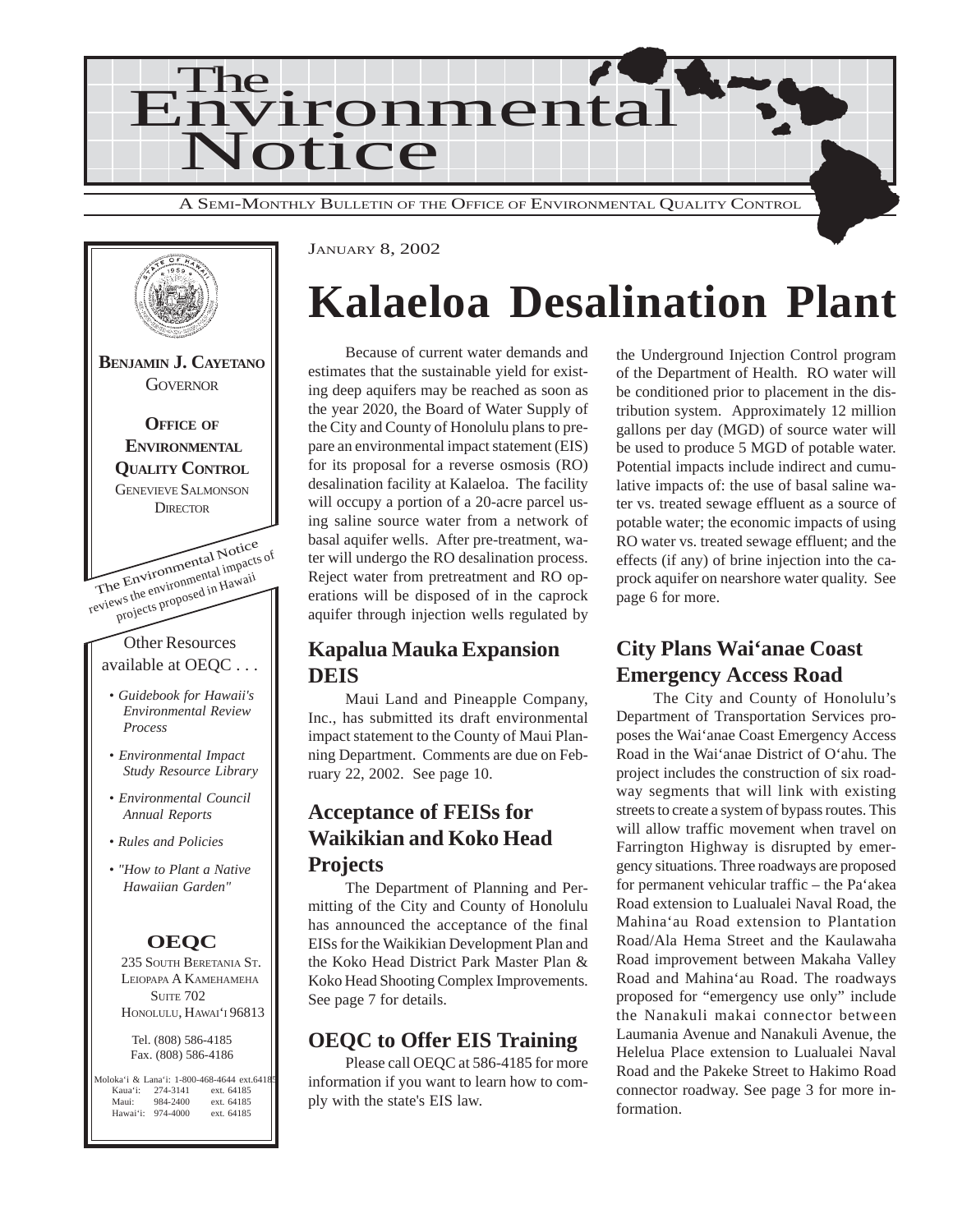# Table of Contents

JANUARY 8, 2002

## **O'ahu Notices**

| <b>Draft Environmental Assessments</b>                                         |
|--------------------------------------------------------------------------------|
| Final Environmental Assessments/Findings of No Signifi-<br>cant Impact (FONSI) |
|                                                                                |
|                                                                                |
|                                                                                |
| <b>Environmental Impact Statement Preparation Notice</b>                       |
|                                                                                |
| <b>Final Environmental Impact Statements</b>                                   |
| (7) Koko Head District Park Master Plan & Koko Head Shooting                   |
|                                                                                |
|                                                                                |
| <b>Previously Published Projects Pending Public Comments</b>                   |
|                                                                                |

## **Maui Notices**

| <b>Draft Environmental Assessments</b>                      |
|-------------------------------------------------------------|
| (1) Nelson Single Family Residence Repair and Alteration  9 |
|                                                             |
| <b>Draft Environmental Impact Statements</b>                |

**[Previously Published Projects Pending Public Comments](#page-10-0)** Draft Environmental Assessments [.................................................... 11](#page-10-0)

## **Hawai'i Notices**

| <b>Previously Published Projects Pending Public Comments</b> |  |
|--------------------------------------------------------------|--|
|                                                              |  |

### **Kaua'i Notices**

| <b>Previously Published Projects Pending Public Comments</b> |  |
|--------------------------------------------------------------|--|
|                                                              |  |

### **Shoreline Notices**

## **Pollution Control Permits**

|--|

## **Coastal Zone News**

#### **Federal Consistency Reviews**

| (1) Alenaio Stream Flood Control Channel Rehabilitation, Hilo  15                                                                                                                                                                                                                                                                                                                  |
|------------------------------------------------------------------------------------------------------------------------------------------------------------------------------------------------------------------------------------------------------------------------------------------------------------------------------------------------------------------------------------|
| (2) Waiakea Stream Flood Control Channel Rehabilitation, Hilo  15                                                                                                                                                                                                                                                                                                                  |
| (3) Wailoa Stream Flood Control Channel Rehabilitation, Hilo  15                                                                                                                                                                                                                                                                                                                   |
| (4) Pa'au'au Stream Flood Control Channel Rehabilitation, Pahala  15                                                                                                                                                                                                                                                                                                               |
|                                                                                                                                                                                                                                                                                                                                                                                    |
| $\bigcap \mathbb{R}$ $\bigcup$ $\bigcup$ $\bigcup$ $\bigcup$ $\bigcup$ $\bigcup$ $\bigcup$ $\bigcup$ $\bigcup$ $\bigcup$ $\bigcup$ $\bigcup$ $\bigcup$ $\bigcup$ $\bigcup$ $\bigcup$ $\bigcup$ $\bigcup$ $\bigcup$ $\bigcup$ $\bigcup$ $\bigcup$ $\bigcup$ $\bigcup$ $\bigcup$ $\bigcup$ $\bigcup$ $\bigcup$ $\bigcup$ $\bigcup$ $\bigcup$ $\bigcup$ $\bigcup$ $\bigcup$ $\bigcup$ |

## **Conservation District Notices**

## **Federal Notices**

| Endangered Hawaiian Stilt Incidental Take Permit and Habitat           |  |
|------------------------------------------------------------------------|--|
|                                                                        |  |
| Approval and Promulgation of State Plans for Designated Facilities and |  |
| Pollutants: Negative Declarations; Municipal Waste Combustion;         |  |
|                                                                        |  |
| Approval and Promulgation of State Plans for Designated Facilities and |  |
| Pollutants: Negative Declarations; Municipal Waste Combustion;         |  |
|                                                                        |  |
| Aquatic Nuisance Species Task Force Western Regional Panel  19         |  |
| Marijuana Eradication Final Supplemental Environmental Impact          |  |
|                                                                        |  |

## **Environmental Council Notices**

January 9, 2002, Meetings ................................................................ 19

 $\overline{\phantom{a}}$ 

*OEQC intends to make the information in this bulletin accessible to everyone. Individuals that require this material in a different format (such as large type or braille), should contact our office for assistance.*

| The Environmental Notice | <b>Office of Environmental Quality Control</b> | Page 2 |
|--------------------------|------------------------------------------------|--------|
|--------------------------|------------------------------------------------|--------|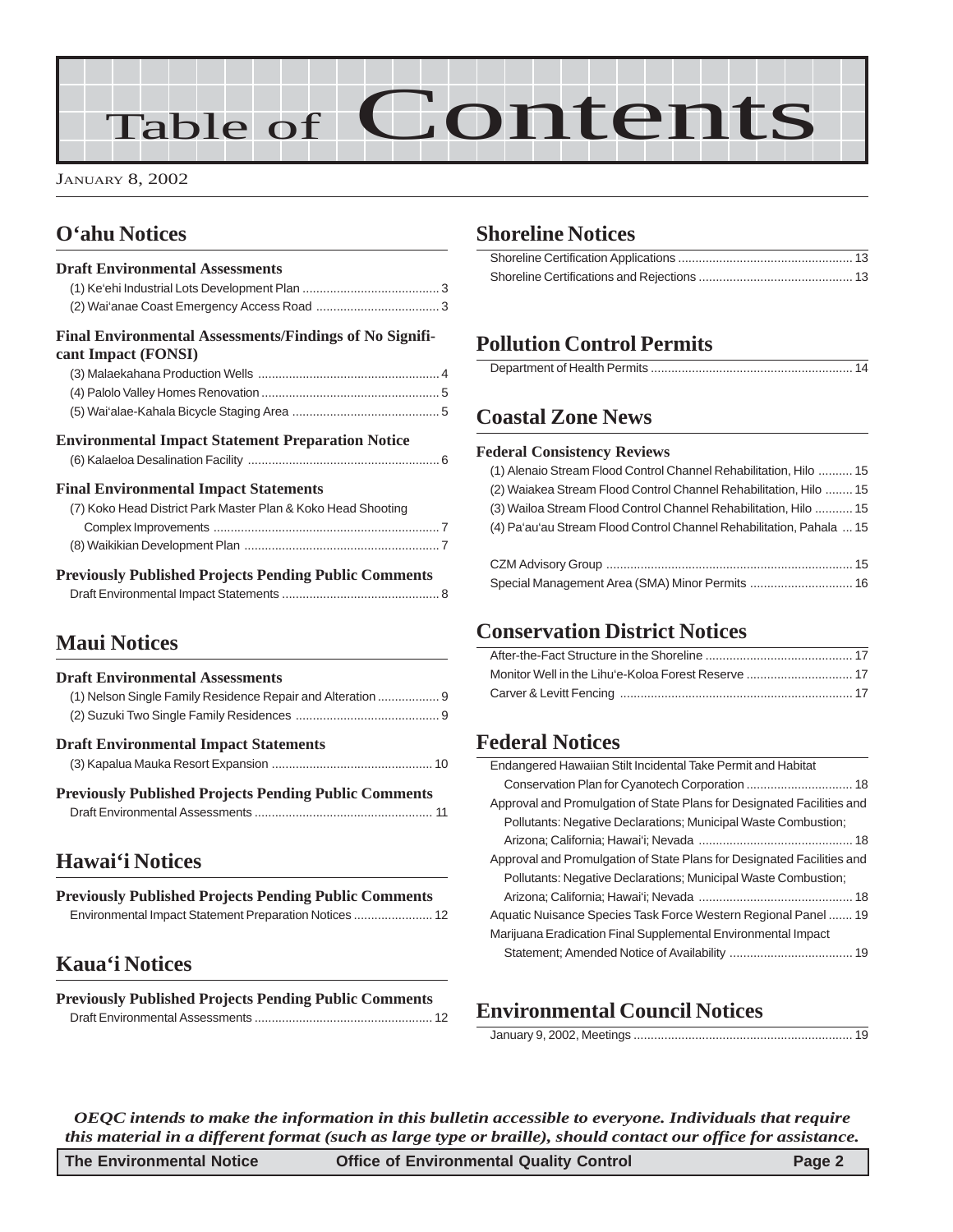## <span id="page-2-0"></span>**Draft Environmental Assessments**

## 1 **(1) Ke'ehi Industrial Lots Development Plan**

| District:             | Honolulu                                 |
|-----------------------|------------------------------------------|
| TMK:                  | 1-2-23: 029, 033-037, 040-042, 045-050,  |
|                       | 053-054, 056-066, 069-080, 082, and 084- |
|                       | 091                                      |
| Applicant:            | Department of Transportation             |
|                       | <b>Harbors Division</b>                  |
|                       | 79 South Nimitz Highway                  |
|                       | Honolulu, Hawai'i 96813                  |
|                       | Contact: Glenn Soma (587-2503)           |
|                       | <b>Approving Agency/Accepting</b>        |
| <b>Authority:</b>     | Same as above.                           |
| <b>Consultant:</b>    | Wilson Okamoto & Associates, Inc.        |
|                       | 1907 S. Beretania Street, Suite 400      |
|                       | Honolulu, Hawai'i 96826                  |
|                       | Contact: Earl Matsukawa (946-2277)       |
| <b>Public Comment</b> |                                          |
| Deadline:             | February 7, 2002                         |
| Status:               | DEA First Notice pending public comment. |
|                       | Address comments to the applicant with   |
|                       | copies to the consultant and OEQC.       |
| <b>Permits</b>        |                                          |
| <b>Required:</b>      | National Pollution Discharge Elimination |
|                       | <b>System General Permit</b>             |

The State of Hawaii, Department of Transportation, Harbors Division (DOT-H), proposes to redevelop approximately 20-acres of reclaimed land adjacent to and including Pier 60 at Ke'ehi Lagoon, Kalihi Kai, O'ahu. A study evaluating development alternatives has been completed and the recommended site layout proposes the development of seven industrial lots ranging in size from 0.7 to 6.0 acres. A Draft Environmental Assessment has been prepared pursuant to Chapter 343, HRS, and Title 11, Chapter 20, HAR (Department of Health), as the proposed project involves the use of state lands and funds. The project site is bordered by the La Mariana Sailing Club to the south, Ke'ehi Lagoon to the west at Pier 60, undeveloped reclaimed land along Ke'ehi Lagoon to the north, and the Pahounui Industrial Subdivision to the east. The proposed project involves the development of seven industrial lots at the project site. The site layout was determined in consideration of the space needs of prospective tenants of the proposed development. Other proposed im**2 4 5 7 1 6 3**

**O'ahu Notices**

provements include the construction of an internal road that will generally follow the alignment of an existing dirt road near the eastern boundary of the project site. On-site utility lines will be installed in the roadway corridor. A wastewater pump station will also be constructed near the southern end of the project site. Off-site utility improvements include the extension of water, sewer, drainage, electric, and telephone lines to the project site boundary. Improvements will also be made to a 900-foot long roadway that provides access to the project site from Sand Island Access Road. It is anticipated that the forthcoming Environmental Assessment will be processed as a Finding of No Significant Impact (FONSI). Short-term impacts to air quality, water quality, noise, and traffic may occur during construction of the proposed improvements. These impacts will be mitigated by complying with applicable laws and regulations. No significant long-term impacts are anticipated to result from the project. The proposed project is a long-range planning effort with no determined near-term start date or development schedule.



## **(2) Wai'anae Coast Emergency Access Road**

| <b>District:</b> | Wai 'anae                                     |
|------------------|-----------------------------------------------|
| TMK:             | Portions of 8-4-19:01, 20-27; 8-4-20:01-03;   |
|                  | 8-5-2:16, 22-25, 37, 38, 40; 8-5-3:30, 36; 8- |
|                  | 5-6:10; 8-7-08:76, 77; 8-7-10:02, 20; 8-7-    |
|                  | 19:01, 11, 46, 54; 8-7-21:01, 35: 8-7-37:45;  |
|                  | $8-9-01:02$                                   |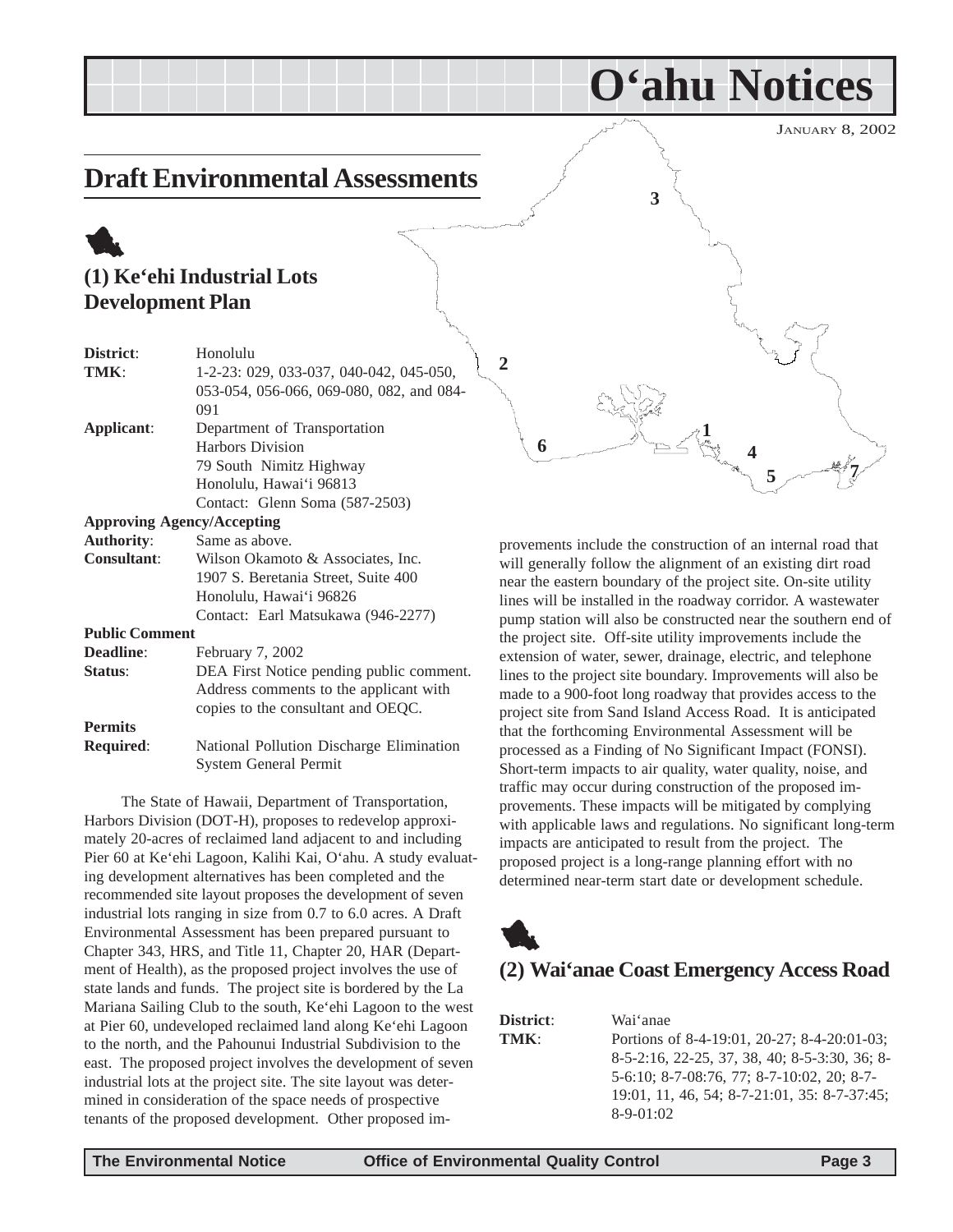## <span id="page-3-0"></span>**O'ahu Notices**

#### JANUARY 8, 2002

| Applicant:                        | City and County of Honolulu              |
|-----------------------------------|------------------------------------------|
|                                   | Department of Transportation Services    |
|                                   | 711 Kapi'olani Boulevard, Suite 1200     |
|                                   | Honolulu, Hawai'i 96813                  |
|                                   | Contact: Mike Oshiro (523-4735)          |
| <b>Approving Agency/Accepting</b> |                                          |
| <b>Authority:</b>                 | Same as above.                           |
| <b>Consultant:</b>                | Townscape, Inc.                          |
|                                   | 900 Fort Street Mall, Suite 1160         |
|                                   | Honolulu, Hawai'i 96813                  |
|                                   | Contact: Sherri Hiraoka (536-6999 x 104) |
|                                   |                                          |

#### **Public Comment**

| <b>Deadline:</b> | February 7, 2002                         |
|------------------|------------------------------------------|
| Status:          | DEA First Notice pending public comment. |
|                  | Address comments to the applicant with   |
|                  | copies to the consultant and OEQC.       |
| <b>Permits</b>   |                                          |
| <b>Required:</b> | SMA, Noise                               |
|                  |                                          |

The City and County of Honolulu's Department of Transportation Services proposes the Wai'anae Coast Emergency Access Road (WCEAR) in the Wai'anae District of O'ahu. The project includes the construction of six roadway segments that will link with existing streets to create a system of bypass routes. This will allow traffic movement when travel on Farrington Highway is disrupted by emergency situations. Three roadways are proposed for permanent vehicular traffic – the Pa'akea Road extension to Lualualei Naval Road, the Mahina'au Road extension to Plantation Road/Ala Hema Street and the Kaulawaha Road improvement between Makaha Valley Road and Mahina'au Road. The roadways proposed for "emergency use only" include the Nanakuli makai connector between Laumania Avenue and Nanakuli Avenue, the Helelua Place extension to Lualualei Naval Road and the Pakeke Street to Hakimo Road connector roadway. Project impacts are primarily related to short-term construction noise and fugitive dust, which will be mitigated through compliance with the appropriate State and County regulations. Three bridges will be reconstructed to meet FEMA standards. The Nanakuli makai segment is within the Special Management Area and will require an SMA permit. Two roadway alignments are near known historical sites but were configured to avoid those boundaries. Construction could begin by the third quarter of calendar year 2002. The total estimated construction cost is \$7.4 million. The City and County of Honolulu will fund all physical improvements and maintenance within the new roadway lots. Easements or land acquisition will be required.

## **Final Environmental Assessments/Findings of No Significant Impact (FONSI)**



#### **(3) Malaekahana Production Wells**

| District:                         | Ko'olauloa                             |
|-----------------------------------|----------------------------------------|
| TMK:                              | $5 - 6 - 07:1$                         |
| Applicant:                        | City and County of Honolulu            |
|                                   | Board of Water Supply                  |
|                                   | 630 South Beretania Street             |
|                                   | Honolulu, Hawai'i 96813                |
|                                   | Contact: Scot Muraoka (527-5221)       |
| <b>Approving Agency/Accepting</b> |                                        |
| <b>Authority:</b>                 | City and County of Honolulu            |
|                                   | Board of Water Supply                  |
|                                   | 630 South Beretania Street             |
|                                   | Honolulu, Hawai'i 96813                |
|                                   | Contact: Clifford Jamile (527-6180)    |
| <b>Consultant:</b>                | Planning Solutions, Inc.               |
|                                   | 1210 Auahi Street, Suite 221           |
|                                   | Honolulu, Hawai'i 96814                |
|                                   | Contact: Charles Morgan (593-1288)     |
| Status:                           | FEA/FONSI issued, project may proceed. |
| <b>Permits</b>                    |                                        |
| <b>Required:</b>                  | Dept. of Army, Construction            |

The City and County of Honolulu Board of Water Supply (BWS) proposes to convert the two existing exploratory wells at Malaekahana into production wells. One well would be available at all times, with the other well being used as a standby well. Each well would be equipped with a 700 gallons per minute pump. In addition to the two wells, the BWS would construct access road improvements, pipeline connections, and a control building, as well as other ancillary facilities needed to convert the exploratory wells into production wells. The Malaekahana Well site lies southwest of Kahuku Town and approximately 1.75 miles inland from Malaekahana Bay. The BWS currently serves its customers in the Kahuku Service Area with a stand-alone system consisting of the Kahuku Wells Numbers 1 and 2 and an adjacent half-million gallon reservoir. Since the Kahuku Service Area is not interconnected to other parts of the BWS system, the Malaekahana Wells would increase system reliability. The existing system is also currently being used at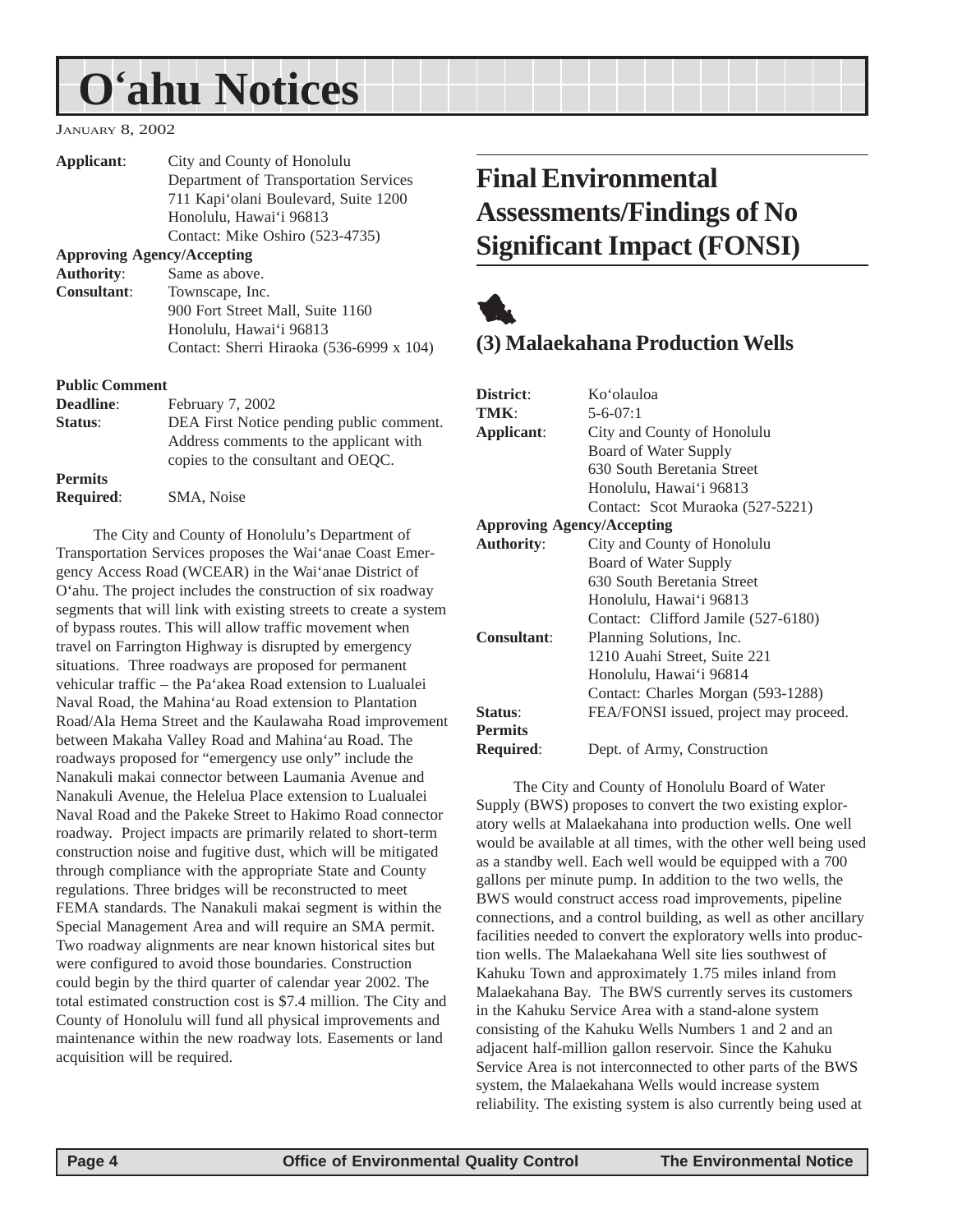<span id="page-4-0"></span>

or slightly above its design capacity. Kahuku is designated as a low-growth area in the Ko'olauloa Sustainable Community Plan (SCP). The Plan calls for low-impact industrial and residential uses for the area in a compatible mix reminiscent of Kahuku's plantation heritage. In addition, the State of Hawai'i plans to expand the Kahuku High and Intermediate Schools and to improve the Malaekahana Beach Park. While they represent relatively limited growth, these new uses will increase water use in the area.



#### **(4) Palolo Valley Homes Renovation**

| District:                         | Honolulu                                     |
|-----------------------------------|----------------------------------------------|
|                                   |                                              |
| TMK:                              | $3-4-007$ : por. 07, por. 08; $3-4-008$ : 02 |
| Applicant:                        | Palolo Valley Homes Ltd. Partnership         |
|                                   | c/o Mutual Housing Association of Hawai'i    |
|                                   | 33 South King Street, Suite 500              |
|                                   | Honolulu, Hawai'i 96813                      |
|                                   | Contact: David Nakamura (550-0804)           |
| <b>Approving Agency/Accepting</b> |                                              |
| <b>Authority:</b>                 | Housing and Community Development            |
|                                   | Corporation of Hawai'i                       |
|                                   | 677 Oueen Street, Suite 300                  |
|                                   | Honolulu, Hawai'i 96813                      |
|                                   | Contact: Robert Hall (587-0558)              |
| <b>Consultant:</b>                | Gerald Park Urban Planner (942-7484)         |
|                                   | 1400 Rycroft Street, Suite 876               |
|                                   | Honolulu, Hawai'i 96814                      |
| Status:                           | FEA/FONSI issued, project may proceed.       |
| <b>Permits</b>                    | Grubbing, Grading & Stockpiling;             |
| <b>Required:</b>                  | Building                                     |
|                                   |                                              |

Palolo Valley Homes Limited Partnership ("PVHLP") is proposing to renovate all dwelling units comprising Palolo Valley Homes, a public housing project, located at Palolo Valley, Honolulu, Hawai'i. The project area encompasses a developed area of 31.9 acres. PVHLP proposes to renovate the exterior of all residential buildings and the interior of all dwelling units. Some of the exterior improvements are community self-help projects and will be implemented after the building/unit improvements are completed. Construction costs are estimated at \$12.0 million. Palolo Valley Homes Limited Partnership will finance the project through a \$560,000 grant from the Neighborhood Reinvestment Corporation, the syndication of low-income housing tax credits (\$9.366 million), \$4.0 million in interim and permanent financing fromthe Rental Housing Trust Fund, State of Hawaii, and a \$5.0 million interim construction loan from the Housing and Community Development Corporation ("HCDCH"), State of Hawai'i Rental Assistance Revolving

JANUARY 8, 2002

Fund. The project will be built in one construction phase commencing in April 2002 and should be completed by June 2003. The Housing and Community Development Corporation of Hawaii, State of Hawai'i, owns the property. HCDCH has leased the state-owned public housing units to the Mutual Housing Association of Hawai'i ("MHAH") for 55 years at \$1.00 per annum. MHAH will sublease the property to the Palolo Valley Homes Limited Partnership for 30 years at an annual rate of \$250,000 (which will be subordinated to other operating expenses and debt and to be used solely for capital improvement work on the project).

No resident will be permanently displaced as a direct result of the proposed improvements. However, given the need to rehabilitate 65 buildings within one year, all residents will be temporarily displaced for an estimated 4-6 week period to allow their units to be renovated.

Approximately 66 vacant dwelling units will be renovated first and used as temporary housing units for the one-year construction period. PVHLP proposes to renovate eight buildings comprising up to 45 dwelling units at a time. Households residing in the buildings to be renovated will be moved into the temporary housing units. The general contractor will then start renovation work on the vacated units and buildings to include roofing, exterior painting, interior demolition, and rehabilitation. Upon completion of the renovation work, the displaced households would move back into the same unit in the same building they occupied before renovation. This process will be repeated until all dwelling units and buildings have been renovated.



#### **(5) Wai'alae-Kahala Bicycle Staging Area**

| District:                         | Honolulu                               |
|-----------------------------------|----------------------------------------|
| TMK:                              | 3-1-42: portions $9 & 20$              |
| Applicant:                        | City and County of Honolulu            |
|                                   | Department of Transportation Services  |
|                                   | 4303 Diamond Head Road                 |
|                                   | Honolulu, Hawai'i 96816                |
|                                   | Contact: Mark Kikuchi (527-5026)       |
| <b>Approving Agency/Accepting</b> |                                        |
| <b>Authority:</b>                 | City and County of Honolulu            |
|                                   | Department of Planning and Permitting  |
|                                   | 650 South King Street                  |
|                                   | Honolulu, Hawai'i 96813                |
|                                   | Contact: Steve Tagawa (523-4817)       |
| Consultant:                       | Helber, Hastert & Fee, Planners, Inc.  |
|                                   | 733 Bishop Street, Suite 2590          |
|                                   | Honolulu, Hawai'i 96813                |
|                                   | Contact: 545-2055                      |
| <b>Status:</b>                    | FEA/FONSI issued, project may proceed. |

**The Environmental Notice Office of Environmental Quality Control Page 5**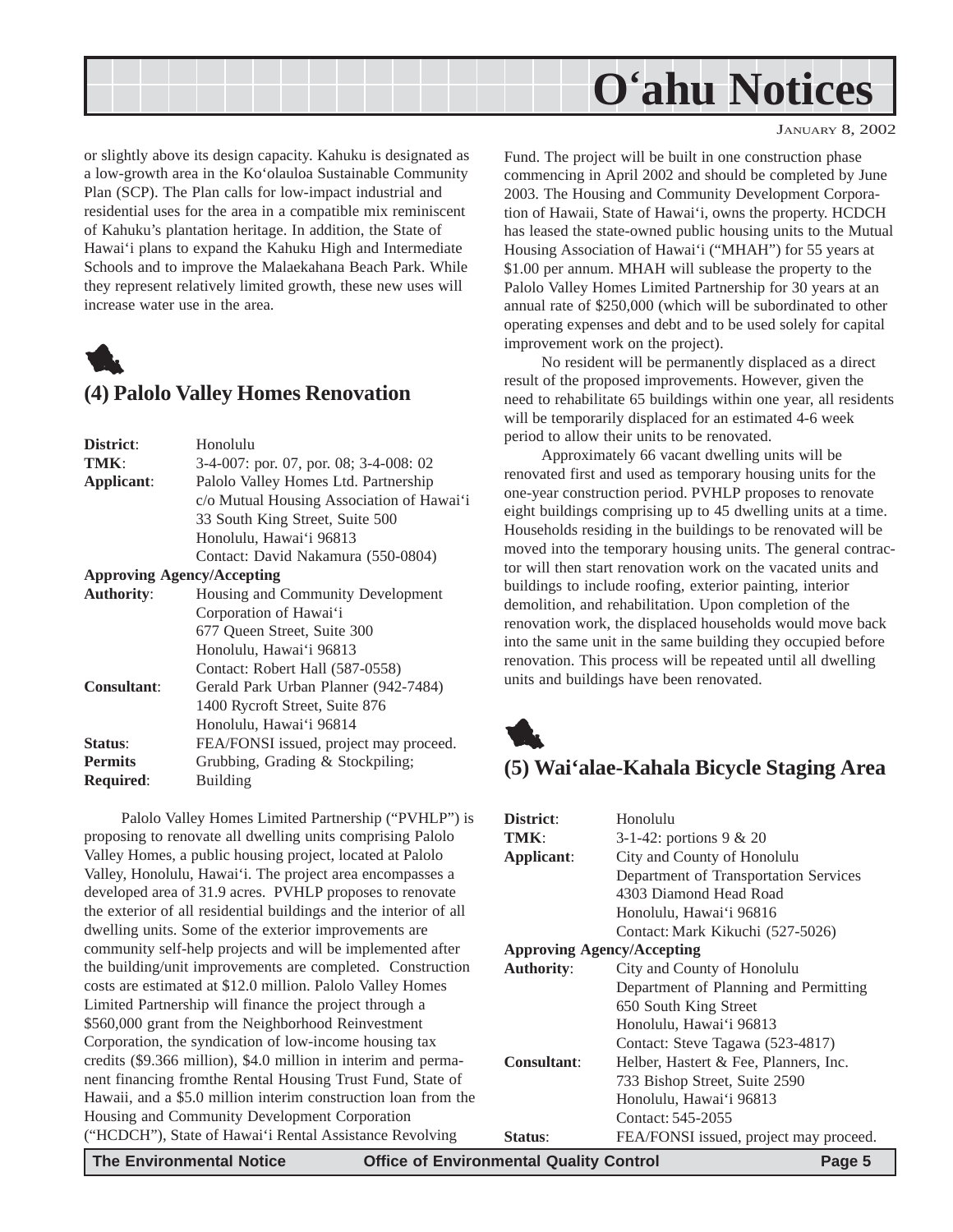## <span id="page-5-0"></span>**O'ahu Notices**

JANUARY 8, 2002

| <b>Permits</b>   |  |
|------------------|--|
| <b>Required:</b> |  |

**SMA, Building, Sewer Connection, Required**: Grading, Special Design District

The Department of Transportation Services (DTS) proposes a bicycle staging area on the makai (southern) portion of the existing Kapi'olani Community College (KCC) - Diamond Head campus. The project involves the construction of an 800-square foot, single-story comfort station which would contain restrooms, showers, lockers and bicycle racks. The staging area also includes picnic benches and additional landscaping. This bicycle staging area would complement the existing bicycle and pedestrian pathway located at the makai portion of the campus, along Diamond Head Road. The project site is bordered by 18th Avenue to the southeast, and the Hawai'i Film Studio to the northeast. An existing exercise station along the bicycle/pedestrian pathway will be relocated further east to make space for this project. The staging area will be a community facility to be used by the general public, as well as those commuting to the college campus. The project is a product of the Mayor's 21st Century Vision Process and was initiated by the Wai'alae-Kahala Vision Team No. 15. The project site is zoned P-2 General Preservation District and R-10, Residential District. Both project parcels are owned by the State of Hawai'i. The majority of the project is located on parcel 20, which is currently set a side to the Department of Defense (part of the Fort Ruger). A smaller portion of the project site is located on the existing KCC campus, parcel 9, that was the subject of a Planned Review Use (87/PRU-3) approved by the City Council on May 24, 1989. According to the applicant, KCC is in the process of acquiring a portion of parcel 20 via Executive Order (EO), and will be added to the KCC campus. The project is within the Special Management Area (SMA) and the Diamond Head Special Design District (WSD). Therefore, the approval of a major SMA and SD permit must also be obtained.

## **Environmental Impact Statement Preparation Notice**



**District**: 'Ewa **TMK**: 9-1-031:028 **Applicant**: City and County of Honolulu, Board of Water Supply, 630 South Beretania Street Honolulu, Hawai'i 96843 Contact: Scot Muraoka (527-5221)

#### **Approving Agency/Accepting Authority**: City and County of Honolulu Board of Water Supply 630 South Beretania Street Honolulu, Hawai'i 96843 Contact: Clifford Jamile (527-6180) **Consultant**: Oceanit 1001 Bishop Street Pacific Tower Suite 2970 Honolulu, Hawai'i 96813 Contact: Dayananda Vithanage (531-3017) **Public Comment Deadline**: February 7, 2002 **Status**: EISPN First Notice pending public comment. Address comments to the applicant with copies to the approving agency or accepting authority, the consultant and OEQC. **Permits Required:** Underground injection & others to be determined

The City and County of Honolulu (C&C), Board of Water Supply (BWS) proposes to build a seawater reverse osmosis desalination facility in Kalaeloa, 'Ewa, Hawai'i. All potable water for the C&C is currently supplied from groundwater pumped from deep aquifers. Current water demands have placed pressure on these aquifers and it is estimated that the sustainable yield may be reached as soon as the year 2020. The desalination facility will produce 5 million gallons per day of fresh water that will add to O'ahu's potable water supply. The desalination facility will occupy a portion of a 20-acre parcel. The land is undeveloped and was previously part of the Barbers Point Naval Air Station. Exploratory wells are currently being installed on the property, as described in the Honolulu Desalination Study Final Environmental Assessmentand Finding of No Significant Impact, April 2001. The proposed desalination facility will include administration and control buildings, a chemical storage building, source water wells, pretreatment facilities, reverse osmosis facilities, a transmission main, brine pond, and reject water disposal facilities. Source water for desalination will be provided through a network of caprock and basal aquifer wells. Pretreatment will consist of chemical addition, flocculation reactors, and membrane filtration. After pretreatment, the water will then undergo reverse osmosis desalination. Product water from reverse osmosis will be conditioned before finally being pumped into the BWS distribution system. Approximately 12 million gallons per day (MGD) of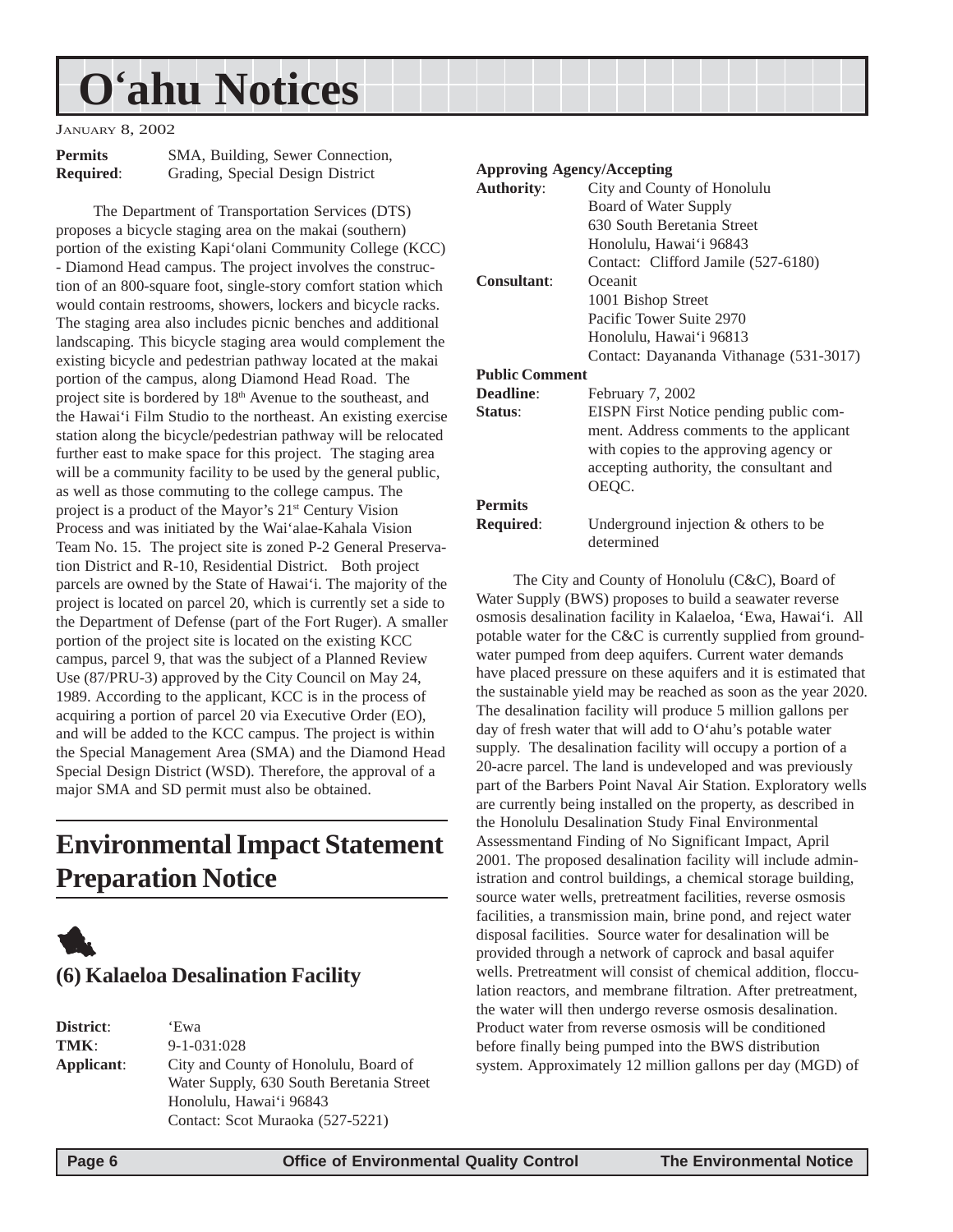<span id="page-6-0"></span>

source water will be pumped from the source water well network to produce 5 MGD of potable water. Reject water from pretreatment and reverse osmosis operations will be disposed of through injection wells.

It is yet to be determined which permits will be required for this project.

## **Final Environmental Impact Statements**



## **(7) Koko Head District Park Master Plan & Koko Head Shooting Complex Improvements**

| District:          | Honolulu                                 |
|--------------------|------------------------------------------|
| TMK:               | 3-9-12: por. 1 and 10                    |
| Applicant:         | City and County of Honolulu              |
|                    | Department of Design and Construction    |
|                    | 650 South King Street                    |
|                    | Honolulu, Hawai'i 96813                  |
|                    | Contact: Stanford Kuroda (523-4755)      |
|                    | <b>Approving Agency/Accepting</b>        |
| <b>Authority:</b>  | City and County of Honolulu              |
|                    | Department of Planning and Permitting    |
|                    | 650 South King Street                    |
|                    | Honolulu, Hawai'i 96813                  |
|                    | Contact: Steve Tagawa (523-4817)         |
| <b>Consultant:</b> | Group 70 International, Inc.             |
|                    | 925 Bethel Street, 5 <sup>th</sup> Floor |
|                    | Honolulu, Hawai'i 96813                  |
|                    | Contact: Jeffery Overton (523-5866 x104) |
| Status:            | FEIS accepted by the Department of       |
|                    | Planning & Permitting, City & County of  |
|                    | Honolulu on December 20, 2001.           |
| <b>Permits</b>     |                                          |
| <b>Required:</b>   | SMA, CDUP                                |
|                    |                                          |

The City and County of Honolulu is preparing to expand recreational facilities at the Koko Head District Park and improve safety conditions at the Koko Head Shooting Complex. Koko Head District Park currently provides active recreational activities including baseball, softball, tennis, basketball, volleyball, meetings, aerobics, arts and crafts. The City's Department of Parks and Recreation finalized the Koko Head District Park Master Plan in May 2001. To meet growing demands in the Hawai'i Kai community, the Koko Head District Park Master Plan recommends incorporating

the former Job Corps site into the District Park in order to provide opportunities to expand recreational facilities. New facilities proposed include picnic areas, soccer and multipurpose fields, full-size baseball field with lights for nighttime play, in-line hockey skating rink, walking paths, super playground, tot lot, teen center, additional tennis courts, skate park, and a 50-meter sized pool. The Master Plan also includes a new road through the former Job Corps site and additional parking for vehicles and bicycles. These Master Plan improvements provide a 10-year time frame for implementation. Phase I within 3-4 years, Phase II from 5-8 years, and Phase III within 9 years and beyond.

Koko Head Shooting Complex is presently in active use as anoutdoor target shooting range and currently supports the following facilities: pistol, rifle and metallic silhouette ranges, skeet range, trap and an action pistol range, three comfort stations, paved and grass parking. The proposed improvements at the Koko Head Shooting Complex involve: design and construction of a baffling system to the pistol, rifle and metallic silhouette ranges; site clearance and grading for a new archery range; grading and paving for new additional parking spaces. In addition to the target range improvements, accessory improvements include improving the Range Master's Office and residence, adding property fencing and signage. In addition, as part of the safety improvements, access into Koko Head District Park from Kalaniana'ole Highway will be eliminated. Primary access to the District Park will continue along 'Anapalau and Kaumakani Streets. The proposed shooting complex improvements are planned to be implemented as soon as the SMA, CDUP and various approvals are obtained and funding is available. The Department of Design and Construction of the City and County of Honolulu is the proposing agency, and the accepting authority is the Department of Planning and Permitting. The project requires approval of Special Management Area (SMA) Use Permit and a Conservation District Use Application (CDUA).

### **(8) Waikikian Development Plan**

| District:                         | Honolulu                                     |  |
|-----------------------------------|----------------------------------------------|--|
| TMK:                              | 2-6-8: 1-3, 5, 7, 12, 19-21, 23, 24, 27, 31, |  |
|                                   | 34, 37 and 38; 2-6-9: 1-3, 7, 9-13           |  |
| Applicant:                        | Hilton Hotels Corporation, 2005 Kalia Road   |  |
|                                   | Honolulu, Hawai'i 96815                      |  |
|                                   | Contact: Daniel Dinell (942-2345)            |  |
| <b>Approving Agency/Accepting</b> |                                              |  |
| <b>Authority:</b>                 | City and County of Honolulu                  |  |
|                                   | Department of Planning and Permitting        |  |
|                                   | 650 South King Street, Honolulu, Hawai'i     |  |
|                                   | 96813, contact: Pamela Davis (523-4807)      |  |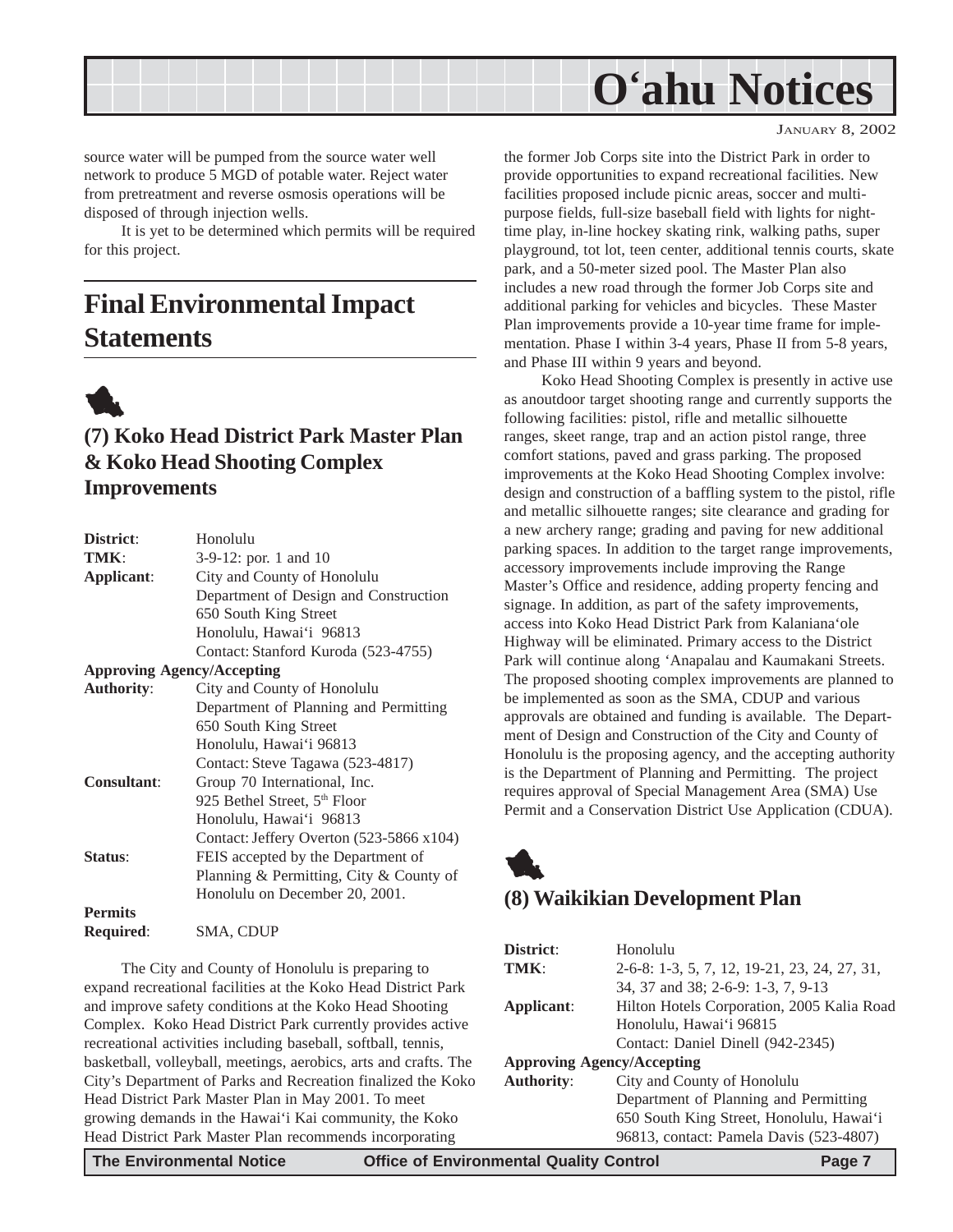## <span id="page-7-0"></span>**O'ahu Notices**

JANUARY 8, 2002

| <b>Consultant:</b> | Belt Collins Hawai'i, Ltd.              |
|--------------------|-----------------------------------------|
|                    | 680 Ala Moana Boulevard, Suite 100      |
|                    | Honolulu Hawai'i 96813                  |
|                    | Contact: Lee Sichter (521-5361)         |
| Status:            | FEIS accepted by the Department of      |
|                    | Planning & Permitting, City & County of |
|                    | Honolulu on December 20, 2001.          |
| <b>Permits</b>     | SMA, Waikiki Special Design,            |
| <b>Required:</b>   | PD-R, CUP-1, building                   |
|                    |                                         |

The site [a portion of the Hilton Hawaiian Village (HHV)] is located in Waikiki, within the Primary Urban Center, on the island of O'ahu. It consists of 25 parcels, and is situated on the makai side of Ala Moana Boulevard. The site isbounded by Dewey Lane to the north, Paoa Place to the south, Kahanamoku Beach to the east, and Ala Moana Boulevard to the west. The applicant proposes to construct an approximately 350-unit, 350-foot high hotel building (containing approximately 120 parking spaces), a portecochere, a restaurant building, a 5,700-square foot "fun pool", new commercial/retail establishments, and new paved pedestrian paths. The existing 7-story Waikikian Hotel on Parcel 2 will be demolished, along with the Lagoon Tower swimming pool and its porte cochere. Rainbow Drive will be realigned, and the main HHV lobby, porte-cochere, and the Rainbow Tower service will be reconstructed.

In addition, the proposal includes various off-site improvements including the widening of Dewey Lane, modification of and signalization of the intersection of Dewey Lane and Ala Moana, modifications to traffic lanes on Ala Moana, a new pedestrian plaza, and several infrastructure improvements such as a new relief sewer line under Ala Moana, construction of a new branch off the Ala Moana water main, a new fire hydrant, and extension of an existing natural gas line.

## **Previously Published Projects Pending Public Comments**

## **Draft Environmental Impact Statements**

#### *'Iwilei Elderly Residential Complex*

| Applicant:                        | Housing and Community Development           |  |
|-----------------------------------|---------------------------------------------|--|
|                                   | Corporation of Hawai'i                      |  |
|                                   | 677 Oueen Street, Suite 300                 |  |
|                                   | Honolulu, Hawai'i 96813                     |  |
|                                   | Contact: Neal Wu (587-0453)                 |  |
| <b>Approving Agency/Accepting</b> |                                             |  |
| <b>Authority:</b>                 | Governor, State of Hawai'i                  |  |
|                                   | c/o Office of Environmental Quality Control |  |
|                                   | 235 South Beretania Street, Suite 702       |  |
|                                   | Honolulu, Hawai'i 96813                     |  |
| <b>Public Comment</b>             |                                             |  |
| Deadline:                         | January 22, 2002                            |  |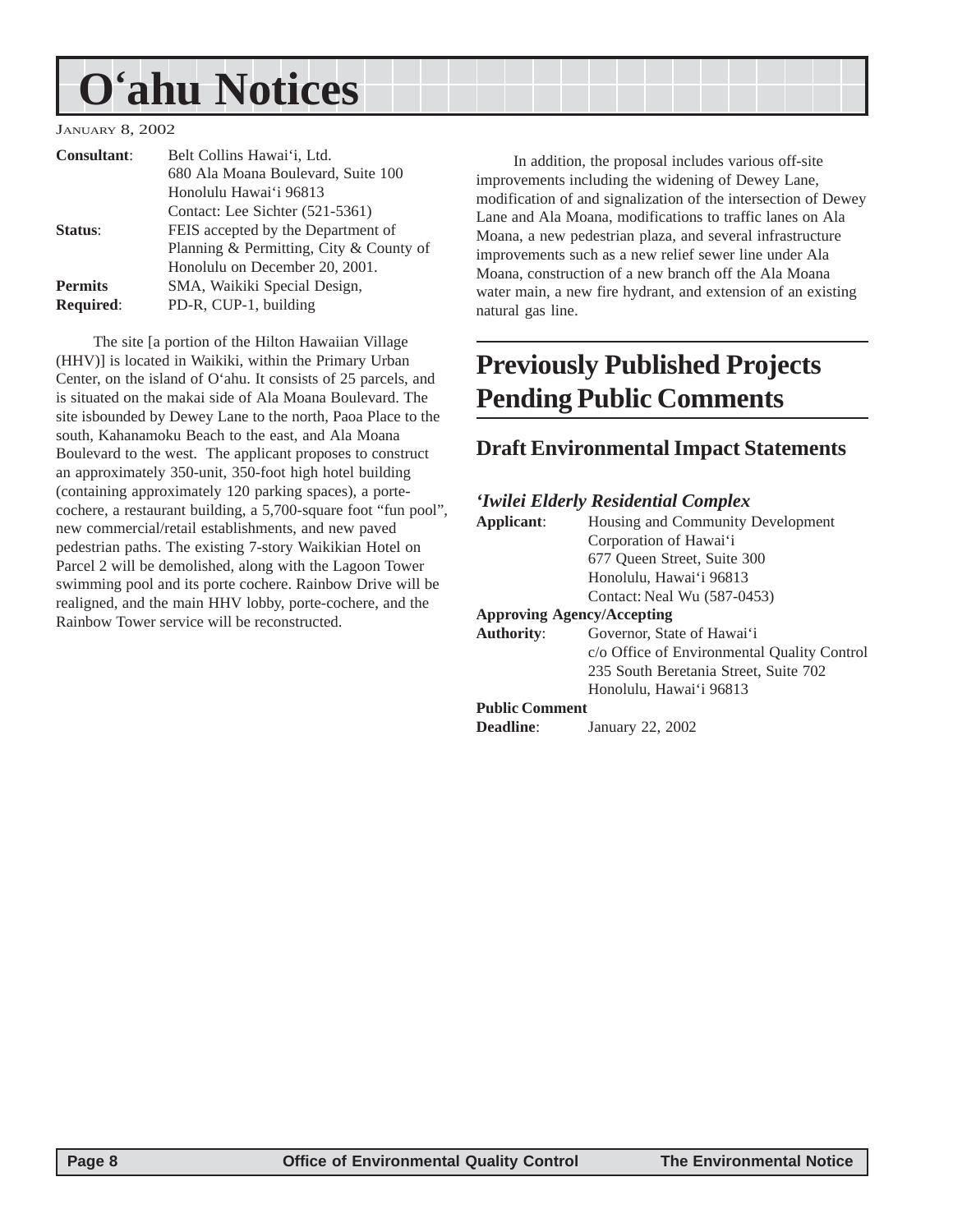## **Maui Notices**

JANUARY 8, 2002

<span id="page-8-0"></span>

**Status:** DEA First Notice pending public comment. Address comments to the applicant with copies to the approving agency or accepting authority and OEQC. **Permits**

| <b>Required:</b> |  | SMA, Set Back Variance, Building |  |
|------------------|--|----------------------------------|--|
|------------------|--|----------------------------------|--|

The proposed project consists of repair and alteration work to an existing single family residence. The alteration work is limited to within the existing footprint of the house. The existing house was built in 1942 and has been added onto several times. The scope of work involves removing undesirable addition work which is incompatible with the original design of the house and altering the roof line to create a more "Hawaiiana" characteristic. Materials to be used are those which are consistent with the original structure. The project is located on the ocean front in Ma'alaea, Maui. The existing house sets back between 30 and 35 feet from an existing seawall and is one of two adjacent residences surrounded by multi-story condominiums on two sides. The two residences which are on separate properties are owned by the same owner, Mr. Don Nelson. The adjacent residence has been repaired and the quality of the grounds and an existing ohana have been greatly improved since Mr. Nelson has owned the

with this project.



## **(2) Suzuki Two Single Family Residences**

| District:                         | Lahaina                                     |
|-----------------------------------|---------------------------------------------|
| TMK:                              | $4-6-06:04$ and 38                          |
| Applicant:                        | Mac Suzuki (385-4079/667-6069)              |
|                                   | P.O. Box 1267                               |
|                                   | Lahaina, Hawai'i 96767                      |
| <b>Approving Agency/Accepting</b> |                                             |
| <b>Authority:</b>                 | County of Maui Planning Department          |
|                                   | 2200 East Main Street, Suite 335            |
|                                   | Wailuku, Hawai'i 96793                      |
|                                   | Contact: Julie Higa (270-7735)              |
| <b>Public Comment</b>             |                                             |
| Deadline:                         | February 7, 2002                            |
| Status:                           | DEA First Notice pending public comment.    |
|                                   | Address comments to the applicant with      |
|                                   | copies to the approving agency or accepting |
|                                   | authority and OEOC.                         |
| <b>Permits</b>                    |                                             |
| <b>Required:</b>                  | SMA, Building                               |
|                                   |                                             |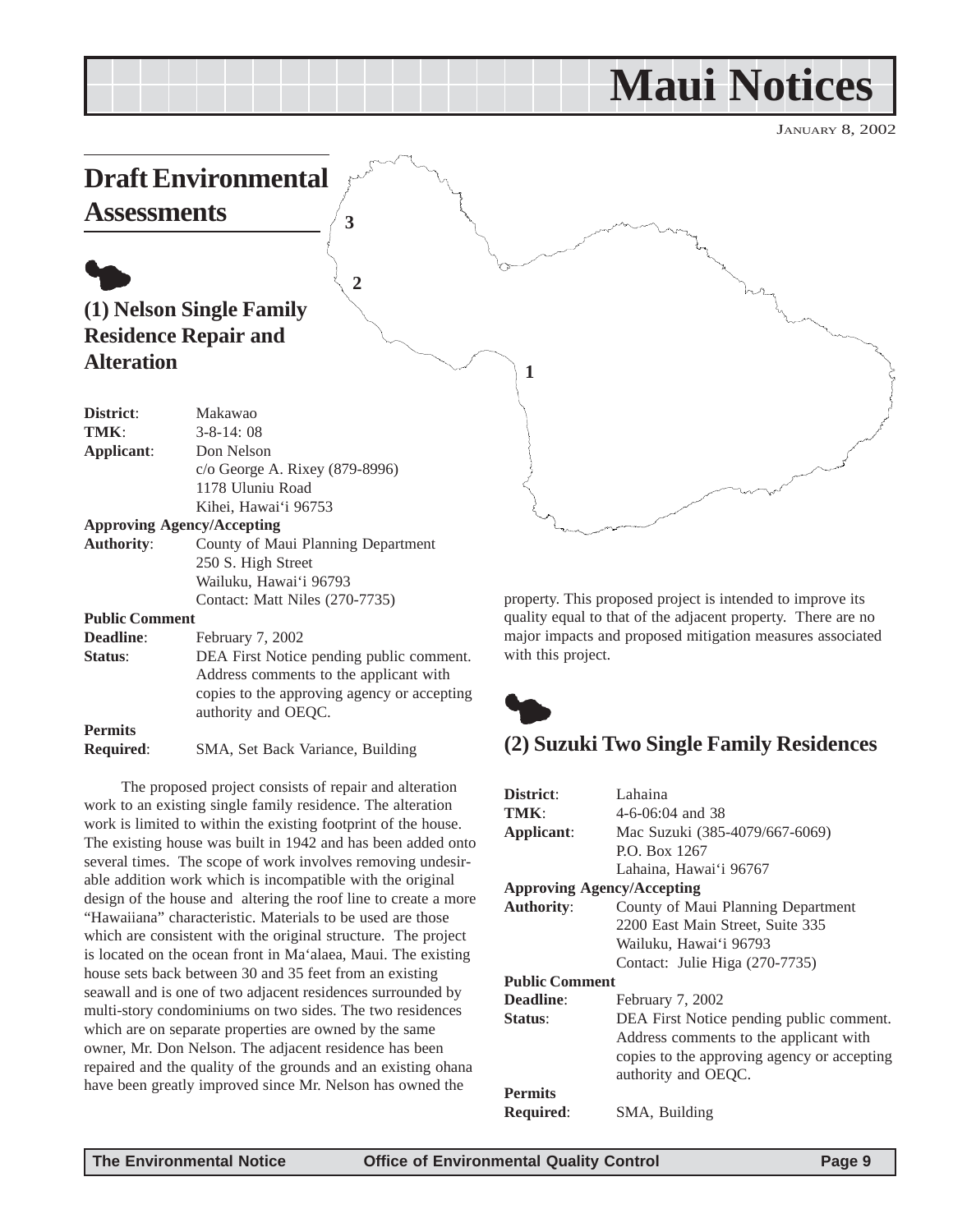## <span id="page-9-0"></span>**Maui Notices**

JANUARY 8, 2002

The applicant, Mac Suzuki, is requesting an environmental assessment to complete occupancy requirements for two single-family residences being built on the subject property. Property is designated as Lot 32 of the Kauaula house lots subdivision and Royal Patent 2658 Land Commission Award 6800, Apana 1 to Kekukahiku. Lot 32 comprises of two TMKs: (I) (2) 4-6-06:38 with an area of 19,076 sq. feet; and (II) (2) 4-6-06:04 with an area of 2,169 sq. feet for a total of 21,245 square feet. The West Maui Community Plan Use designation is "Single Family" and county zoning is R-2. The property is in Flood Hazard Area zone "B" not in a flood way and has a base flood elevation of 6.0 feet. The lot was vacant land and was last farmed as sugar cane land and previous to that was a taro farm. The surrounding land was subdivided, filled and residences erected on all four sides of the property. Although there is no run-off access and all rain is trapped on site the December 1, 2001 rain of 5.5 inches impounded some water, which dissipated over night. The two structures are similar in design and materials used. They are single story pole houses with an elevated floor line of 2.5 feet above the ground. The roofs are a combination of corrugated metal on sloped areas and torch down on flat areas. Exterior siding is rough sawn plywood. Solar systems are installed for hot water and each unit has its own electric meter. Unit "A" comprises of 4 bedrooms, 4 bathrooms, a kitchen, living room, 2 sitting areas, a two-car carport, three decks, and a connecting atrium for a total of 2,856 square feet. Unit "B" has 4 bedrooms, 4 bathrooms, a kitchen, living room, 2 sitting areas, 2 decks, connecting atrium, laundry room and a utility room for a total of 3,039 square feet.

Combined, the coverage total is 5,895 square feet. The logs used for the pole foundations are Selignia eucalyptus treated for decay resistance from the island of Hawaii. The houses are serviced by a  $\frac{3}{4}$  inch water meter. Sewer is connected to the Front Street main line via a 6-inch lateral across the adjoining property on a recorded easement. There are six designateduncovered parking stalls and two covered stalls. Estimated cost of construction is \$301,500.00.

## **Draft Environmental Impact Statements**



## **(3) Kapalua Mauka Resort Expansion**

**TMK**: 4-2-01:1 (por.); 4-2-05:50 (por.); 4-2-05:51; 4-3-01:6 (por.); 4-3-01:7 (por.); and 4-3- 01:8 (por.). **Applicant**: Maui Land and Pineapple Company, Inc. P.O. Box 187 Kahului, Hawai'i 96732 Contact: Robert M. McNatt (877-3351) **Approving Agency/Accepting Authority**: County of Maui Planning Department 250 South High Street Wailuku, Hawai'i 96793 Contact: Ann Cua (270-7735) **Consultant**: PBR Hawaii 1001 Bishop Street Pacific Tower, Suite 650 Honolulu, Hawai'i 96813 Contact: Tom Schnell (521-5631) **Public Comment Deadline**: February 22, 2002 **Status**: DEIS First Notice pending public comment. Address comments to the applicant with copies to the approving agency, the consultant, and OEQC. **Permits** Community Plan Amendment; State Land **Required**: Use District Boundary Amendment; Change in Zoning; Grading; Building; NPDES

Kapalua Mauka is the long-planned expansion of the Kapalua Resort around the Village Golf Course mauka of Honoapi'ilani Highway in the Kapalua region of West Maui. This area is already designated as "Project District 2" in the County of Maui's West Maui Community Plan. The Project District designation allows for a flexible and creative planning approach for quality developments.

Originally envisioned in the West Maui Community Plan as a 450-acre, 750 residential unit community, the proposed master plan decreases the number of housing units to 690 while expanding the area of Project District 2 to approximately 925 acres. The reduction in the number of units and the increase in area allows for lower overall project density and also provides for rural residential uses as a transition to the adjacent agricultural and open space areas.

Over a projected 20-year build out period, the proposed Kapalua Mauka community will provide additional residential opportunities at the Kapalua Resort and may also include an expansion of the existing Village Golf Course. The masterplanned community will have a variety of residential housing types, includingmultifamily dwellings and single-family homesites ranging in size from less than 10,000 square feet to over one acre.

**District**: Lahaina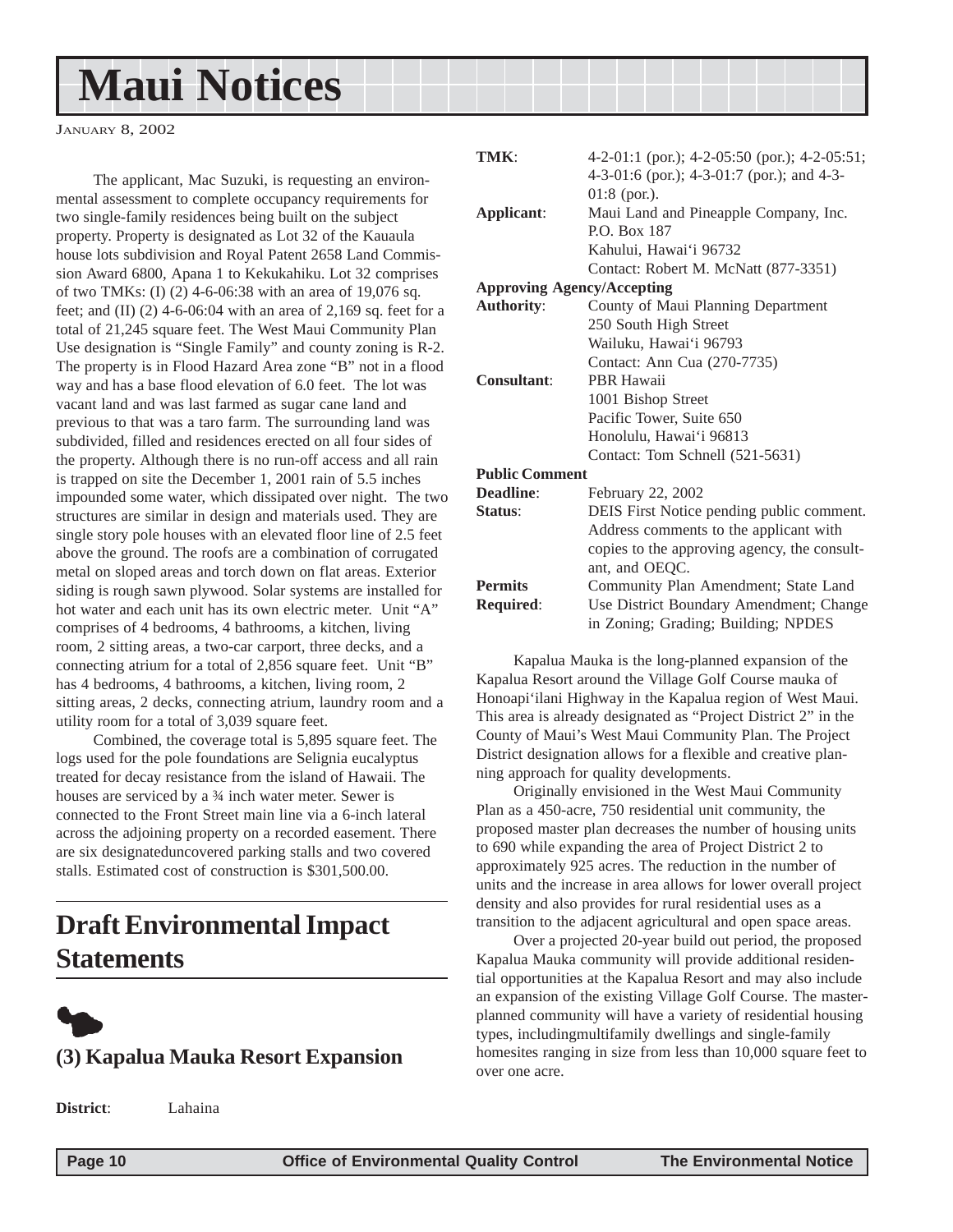<span id="page-10-0"></span>

Environmental impacts include changes to the land use character of the region, the visual appearance of the site from pineapple field to homesites, impacts from traffic, increases in solid waste generated, increases in electrical power consumed, and short-term impacts to air quality and noise levels due to construction.

Kapalua Mauka community, however, should proceed because of the substantial positive impacts, including: 1) responsible stewardship of the land; 2) substantial conformance with the West Maui Community Plan; 3) the wages, taxes, and overall positive economic impacts of the community.

## **Previously Published Projects Pending Public Comments**

### **Draft Environmental Assessments**

#### *Kahakapao Loop Trail*

**Applicant**: Na Ala Hele, Trails and Access Program 685 Old Haleakala Highway Kahului, Hawai'i 96732 Contact: Carrie Haurez (873-3508)

#### **Approving Agency/Accepting**

**Authority**: Department of Land and Natural Resources Division of Forestry and Wildlife 54 South High Street, Room #101 Wailuku, Hawai'i 96793 Contact: Robert Hobdy (984-8100)

#### **Public Comment**

**Deadline**: January 22, 2002

#### *'Ohai Trail*

| Applicant:            | Na Ala Hele, Trails and Access Program   |
|-----------------------|------------------------------------------|
|                       | 685 Old Haleakala Highway                |
|                       | Kahului, Hawai'i 96732                   |
|                       | Contact: Carrie Haurez (873-3508)        |
|                       | <b>Approving Agency/Accepting</b>        |
| <b>Authority:</b>     | Department of Land and Natural Resources |
|                       | Division of Forestry and Wildlife        |
|                       | 54 South High Street, Room #101          |
|                       | Wailuku, Hawaiʻi 96793                   |
|                       | Contact: Robert Hobdy (984-8100)         |
| <b>Public Comment</b> |                                          |
| <b>Deadline:</b>      | January 22, 2002                         |

#### *Wailuku Wastewater Pump Station Force Main Replacement*

**Applicant**: County of Maui Department of Public Works and Waste Management 200 South High Street, Wailuku, Hawai'i 96793 Contact: Michael Miyamoto (270-7268) **Approving Agency/Accepting Authority**: Same as above. **Public Comment Deadline**: January 22, 2002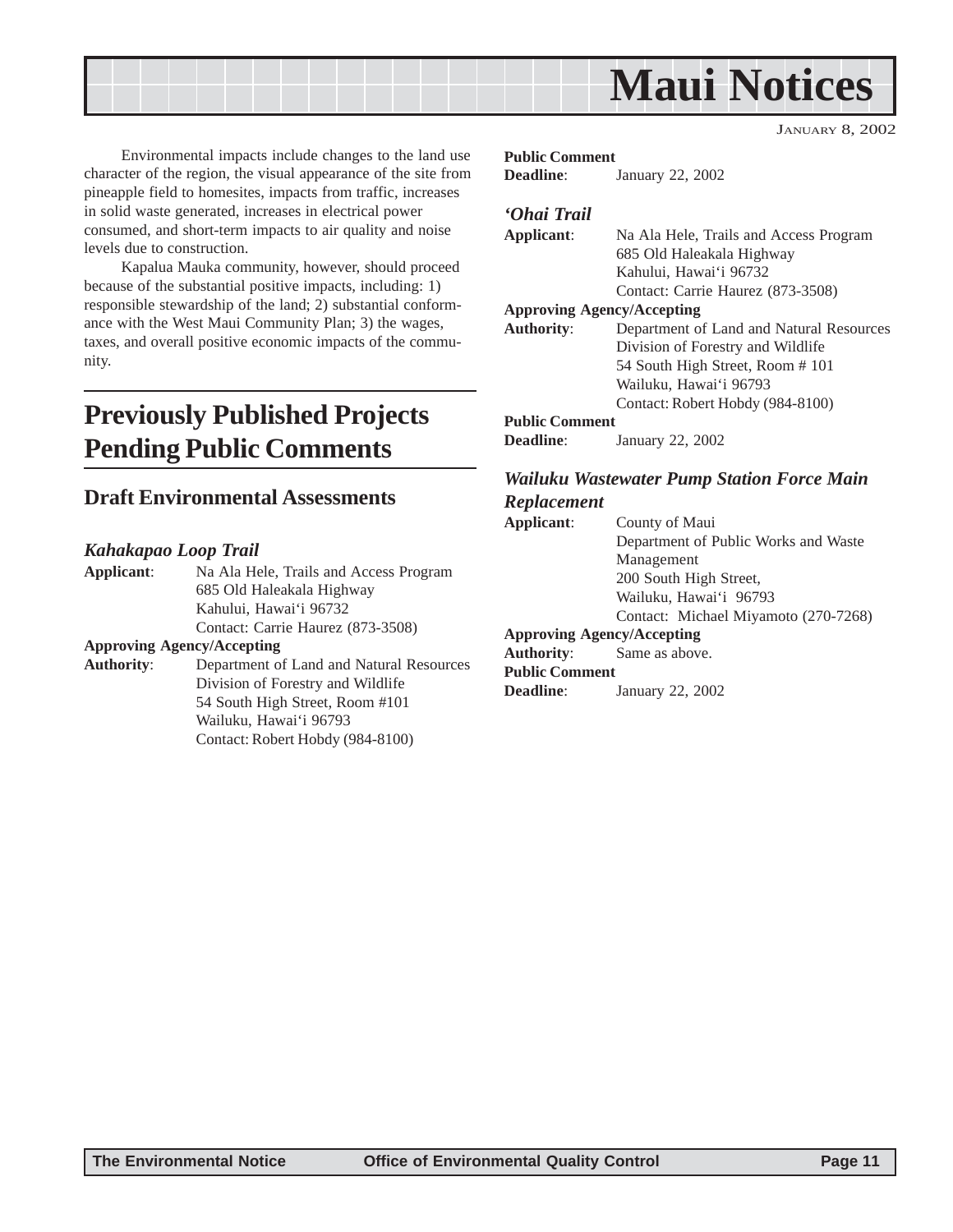## <span id="page-11-0"></span>**Hawai'i Notices**

JANUARY 8, 2002

## **Previously Published Projects Pending Public Comments**

## **Environmental Impact Statement Preparation Notices**

#### *Lalamilo Residential Lots and Commercial/ Industrial Mixed Uses*

**Applicant**: Department of Hawaiian Home Lands 1099 Alakea Street, 12<sup>th</sup> Floor Honolulu, Hawai'i 96813

## **Previously Published Projects Pending Public Comments**

#### **Draft Environmental Assessments**

#### *Kaua***'***i Judiciary Complex*

**Applicant**: Department of Accounting and General Services 1151 Punchbowl Street, Room 430 Honolulu, Hawai'i 96813 Contact: Daniel Jandoc (586-0476)

Contact: Amy Arakaki (587-6450) **Approving Agency/Accepting Authority**: Governor of Hawai'i c/o Office of Environmental Quality Control 235 South Beretania Street, Suite 702 Honolulu, Hawai'i 96813

#### **Public Comment**

**Deadline**: January 22, 2002



#### **Approving Agency/Accepting**

**Authority**: Same as above. **Public Comment Deadline**: January 22, 2002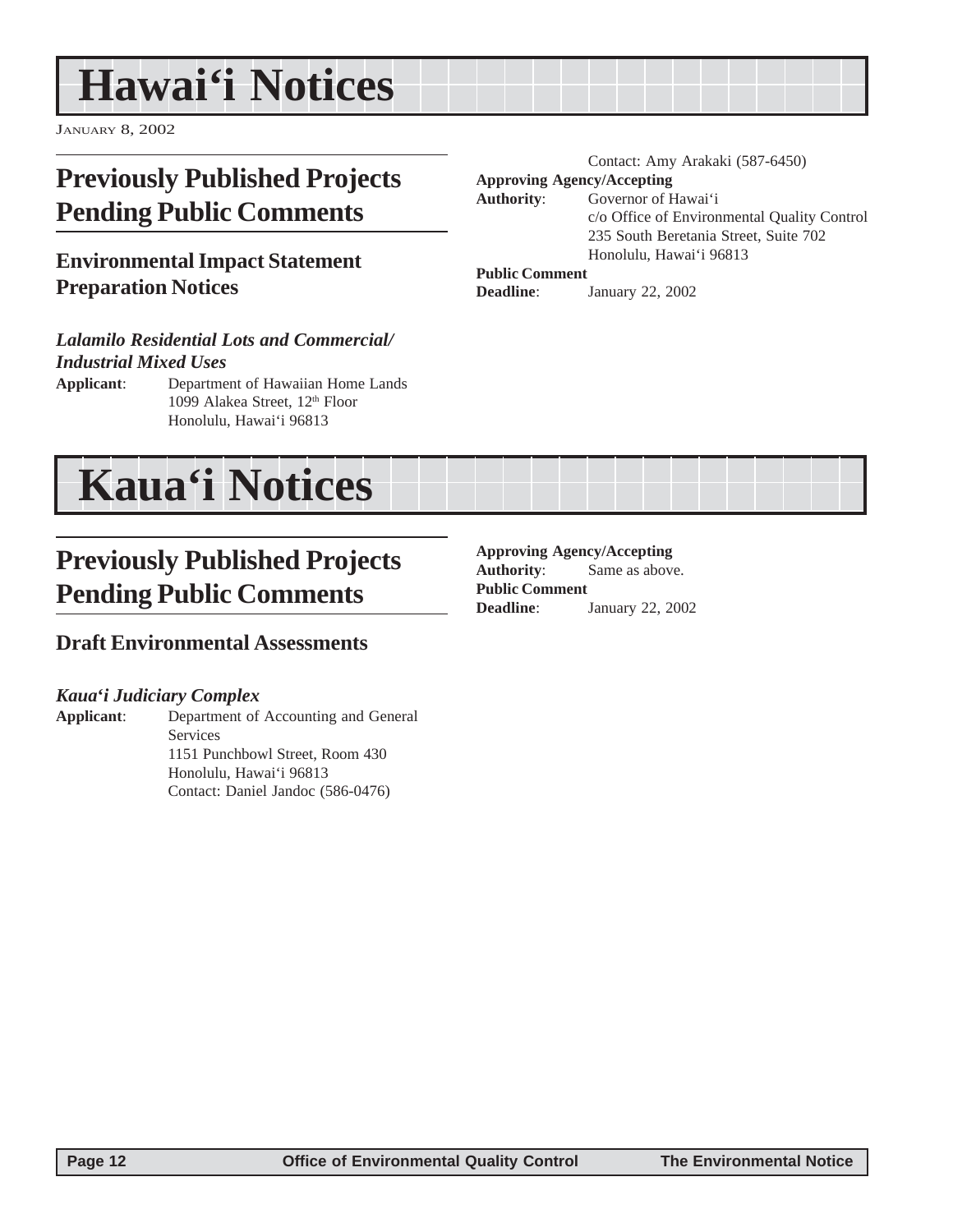## <span id="page-12-0"></span>**Shoreline Notices**

JANUARY 8, 2002

### **Shoreline Certification Applications**

Pursuant to § 13 -222-12, HAR the following shoreline certification applications are available for inspection at the DLNR District Land Offices on Kaua'i, Hawai'i and Maui and at Room 220, 1151 Punchbowl St., Honolulu, O'ahu (Telephone: 587- 0414). All comments shall be submitted in writing to the State Land Surveyor, 1151 Punchbowl Street, Room 210, Honolulu, Hawai'i 96813 and postmarked no later than fifteen (15) calendar days from the date of the public notice of the application.

| Case No. | Date     | Location                                                                                                                                                                                                                                                                                                            | Applicant                                                                                         | TMK                                  |
|----------|----------|---------------------------------------------------------------------------------------------------------------------------------------------------------------------------------------------------------------------------------------------------------------------------------------------------------------------|---------------------------------------------------------------------------------------------------|--------------------------------------|
| OA-857   | 12/19/01 | Lot 1-A-31 as shown on map 40 of Land Court Application 1089,<br>land situated at Kamananui, Waialua, Island of Oahu, Hawaii                                                                                                                                                                                        | James F. Alimboyoguen, for<br>Helene Mirikitani                                                   | $6 - 7 - 15$ : 49                    |
|          |          | Address: 67-239 Kahaone Loop                                                                                                                                                                                                                                                                                        |                                                                                                   |                                      |
|          |          | Purpose: Building Permit                                                                                                                                                                                                                                                                                            |                                                                                                   |                                      |
| KA-161   | 12/27/01 | Portion of R.P. 4480 Part 1, Land Commission Award 7713, Apana<br>2 to V. Kamamalu and Portion of R.P. 4481 Part 7, Land<br>Commission Award 7713, Apana 2 to V. Kamamalu, land situated at<br>Kalapaki and Hanamaulu, Lihue (Puna) Island of Kauai, Hawaii<br>Address: Lihue Airport<br>Purpose: Inventory of Land | State of Hawaii Department of<br>Transportation (Alva Y.<br>Nomura, Acting Cadastral<br>Engineer) | $3 - 5 - 01$ :<br>Various<br>Parcels |

### **Shoreline Certifications and Rejections**

Pursuant to §13-222-26, HAR the following shorelines have been certified or rejected by the DLNR. A person may appeal a certification or rejection to the BLNR, 1151 Punchbowl Street, Room 220, Honolulu, HI 96813, by requesting in writing a contested case hearing no later than twenty (20) calendar days from the date of public notice of certification or rejection.

| Case No.      | Date                  | Location                                                                                                                                                                                                                                         | Applicant                                       | <b>TMK</b>      |
|---------------|-----------------------|--------------------------------------------------------------------------------------------------------------------------------------------------------------------------------------------------------------------------------------------------|-------------------------------------------------|-----------------|
| MA-262        | 12/19/01<br>Certified | Portion of Grant 3343 to Claus Spreckels, land situated at<br>Spreckelsville, Wailuku, Island of Maui, Hawaii                                                                                                                                    | Akamai Land Surveying, Inc.,<br>for Cirrus, LLC | $3-8-2:72$      |
|               |                       | Address: 455 Laulea Place                                                                                                                                                                                                                        |                                                 |                 |
|               |                       | Purpose: Building Permit                                                                                                                                                                                                                         |                                                 |                 |
| MO-072        | 12/26/01<br>Certified | Being all of Part 5 of Grant 3730 to Emma M. Nakuina and portion<br>of Grant 3108 to David Kaopeahina, land situated at Kamanoni and<br>Kawaikapu, Kona, Molokai, Hawaii                                                                         | Ana Aina Surveyors, for<br>Harold S. Wright     | $5 - 7 - 4:20$  |
|               |                       | Address: Vacant (gravel road marked by mailbox HC-865 leads to<br>property near Kamehameha V Highway Mile Marker 18)                                                                                                                             |                                                 |                 |
|               |                       | Purpose: Determine Setback                                                                                                                                                                                                                       |                                                 |                 |
| <b>OA-855</b> | 12/19/01              | Lot 5-A-1, being a portion of Royal Patent 4475, Land Commission                                                                                                                                                                                 | ParEn, Inc., for M. C. Horning                  | $6 - 1 - 12:06$ |
|               | Certified             | Award 7713, Apana 33 to V. Kamamalu, land situated at Kawailoa,<br>Waialua. Island of Oahu. Hawaii                                                                                                                                               |                                                 |                 |
|               |                       | Address: 61-279 Kamehameha Highway                                                                                                                                                                                                               |                                                 |                 |
|               |                       | Purpose: New Dwelling                                                                                                                                                                                                                            |                                                 |                 |
| HA-204-2      | 12/19/01              | Lot 54 of Puako Beach Lots (Hts Plat 414-B), being a whole of                                                                                                                                                                                    | Wes Thomas Associates, for                      | $6-9-4:12$      |
|               | Certified             | Grant 13, 393 to Joaquin S. Ramos and wife Dorothy Ramos, land<br>situated at Lalamilo, Waimea, South Kohala, Island of Hawaii,<br>Hawaii                                                                                                        | Keven G. Hall                                   |                 |
|               |                       | Address: 69-1736 Puako Road, Kamuela                                                                                                                                                                                                             |                                                 |                 |
|               |                       | Purpose: Building Permit                                                                                                                                                                                                                         |                                                 |                 |
| <b>HA-255</b> | 12/19/01              | Lot 24 of Kona Bay Estates (File Plan 1813), being a portion of                                                                                                                                                                                  | Wes Thomas Associates, for                      | $7-5-5:35$      |
|               | Certified             | Royal Patent 7456, Land Commission Award 8559-B, Apana 11 to<br>William C. Lunalilo also being lot 66 as shown on Map 9 of Land<br>Court Application 1319, land situated at Lanihau Nui and Lanihau<br>Iki, North Kona, Island of Hawaii, Hawaii | Jean E. Destruel. etal                          |                 |
|               |                       | Address: 75-5572 Kona Bay Drive                                                                                                                                                                                                                  |                                                 |                 |
|               |                       | Purpose: Construct Swimming Pool                                                                                                                                                                                                                 |                                                 |                 |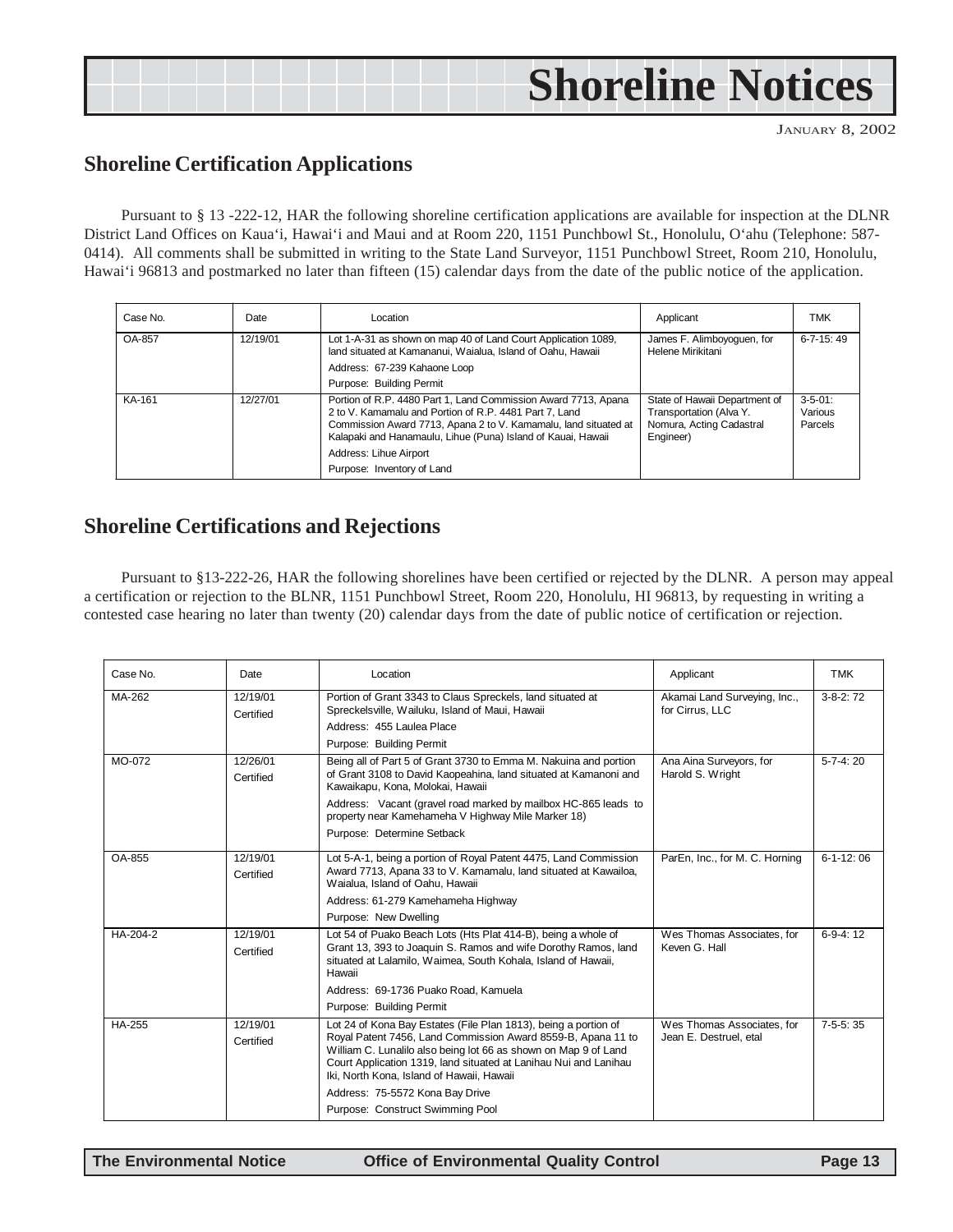## **Pollution Control Permits**

JANUARY 8, 2002

## **Department of Health Permits**

The following is a list of some pollution control permits currently being reviewed by the State Department of Health. For more information about any of the listed permits, please contact the appropriate branch or office of the Environmental Management Division at 919 Ala Moana Boulevard, Honolulu.

| <b>Branch</b><br>Permit Type                                     | Applicant & Permit<br><b>Number</b>                                                | <b>Project Location</b>                           | <b>Pertinent</b><br>Date | Proposed Use                                                            |
|------------------------------------------------------------------|------------------------------------------------------------------------------------|---------------------------------------------------|--------------------------|-------------------------------------------------------------------------|
| Clean Air Branch<br>586-4200,<br><b>Covered Source</b><br>Permit | Honolulu Resource<br>Recovery Venture<br>or HPOWER<br>CSP 0255-01-C<br>(Amendment) | 91-174 Hanua Street,<br>Kapolei, Oahu             | Issued:<br>12/21/01      | Two (2) Municipal<br><b>Waste Combustors</b><br>(MWCs)                  |
| Clean Air Branch<br>586-4200,<br>Noncovered<br>Source Permit     | Marine Corps Base<br>Hawaii<br>NSP 0111-01-N<br>(Amendment)                        | Marine Corps Base<br>Hawaii, Kaneohe Bay,<br>Oahu | Issued:<br>12/26/01      | <b>Corrosion Control</b><br>Hangar and One (1)<br>1.275 MMBtu/hr Boiler |

## Environmental Equity

The Department of Health Environmental Health Administration has an Environmental Equity Policy and Implementation Strategy for Hawaii as of January 2, 2002.

A copy of the policy and implementation strategy can be found at: http://www.hawaii.gov/health/eh/epo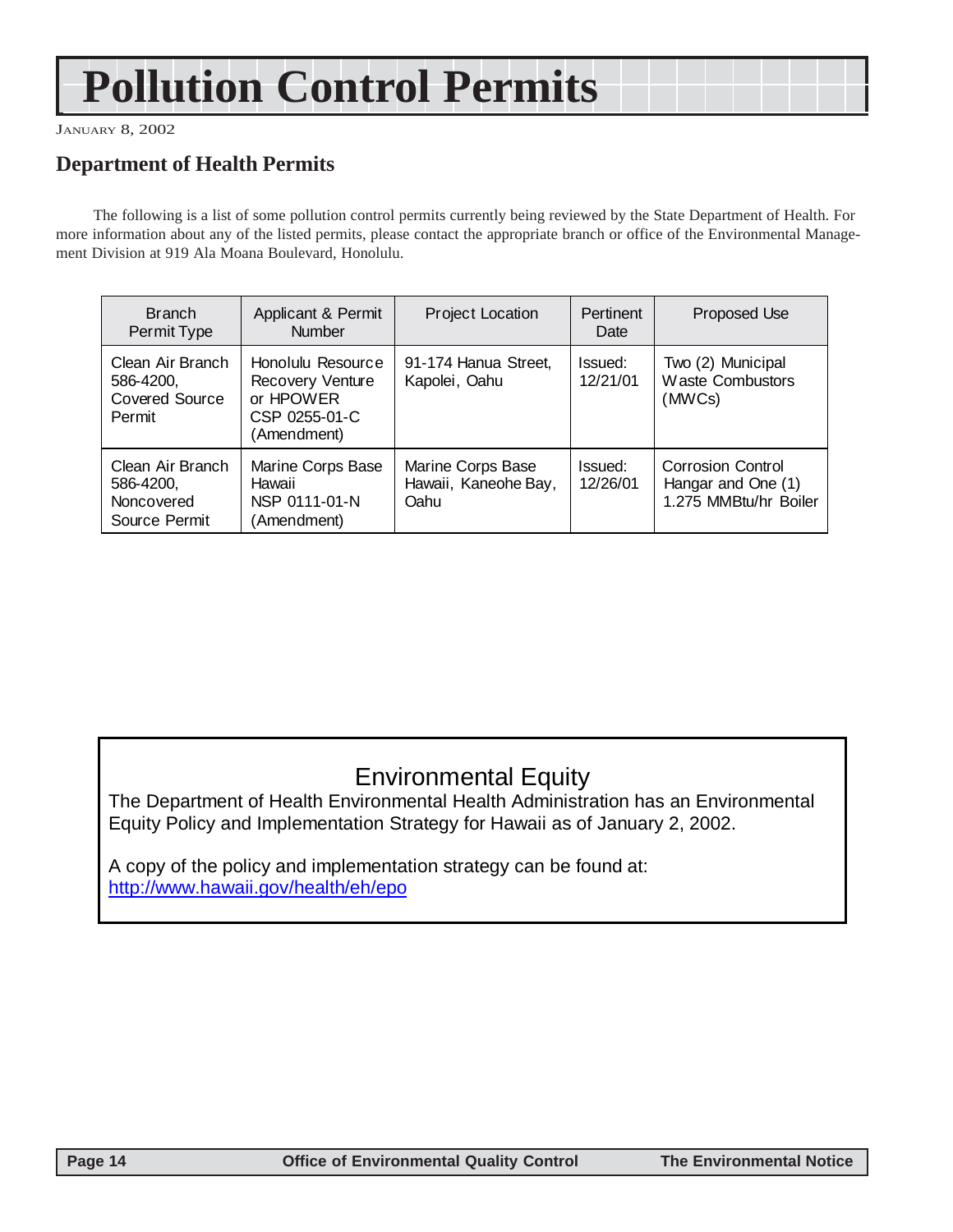## **Coastal Zone News**

JANUARY 8, 2002

## <span id="page-14-0"></span>**Federal Consistency Reviews**

The Hawai'i Coastal Zone Management (CZM) Program has received the following federal actions to review for consistency with the CZM objectives and policies in Chapter 205A, Hawai'i Revised Statutes. This public notice is being provided in accordance with section 306(d)(14) of the National Coastal Zone Management Act of 1972, as amended. For general information about CZM federal consistency please call John Nakagawa with the Hawai'i CZM Program at 587-2878. For neighboring islands use the following toll free numbers: Lana'i & Moloka'i: 486-4644 x7-2878, Kaua'i: 274- 3141 x7-2878, Maui: 984-2400 x7-2878 or Hawai'i: 974-4000 x7- 2878. For specific information or questions about an action listed below please contact the CZM staff person identified for each action. Federally mandated deadlines require that comments be received by the date specified for each CZM consistency review and can be mailed to: David W. Blane, Director, Office of Planning, Department of Business, Economic Development and Tourism, P.O. Box 2359, Honolulu, Hawai'i 96804; or, fax comments to the Hawai'i CZM Program at 587-2899.

## **(1) Alenaio Stream Flood Control Channel Rehabilitation, Hilo, Hawai'i**

| <b>Federal Action:</b>  | <b>Federal Agency Activity</b>     |  |
|-------------------------|------------------------------------|--|
| <b>Federal Agency:</b>  | U.S. Army Corps of Engineers       |  |
|                         | Contact: Robert Moncrief, 438-7000 |  |
| <b>Location:</b>        | Alenaio Stream, Hilo, Hawai'i      |  |
| <b>CZM Contact:</b>     | John Nakagawa, 587-2878            |  |
| <b>Proposed Action:</b> |                                    |  |

Repair the existing flood control channel in Alenaio Stream that was damaged in the floods of November 1-2, 2000. The repair work will include removal of loose sedimentary material, replacement of invert and channel wall materials where damaged or undermined, and repairs to drop structures.

**Comments Due**: January 22, 2002

## **(2) Waiakea Stream Flood Control Channel Rehabilitation, Hilo, Hawai'i**

| <b>Federal Action:</b> | Federal Agency Activity            |  |
|------------------------|------------------------------------|--|
| <b>Federal Agency:</b> | U.S. Army Corps of Engineers       |  |
|                        | Contact: Robert Moncrief, 438-7000 |  |
| <b>Location:</b>       | Waiakea Stream, Hilo, Hawai'i      |  |
| <b>CZM Contact:</b>    | John Nakagawa, 587-2878            |  |
|                        |                                    |  |

#### **Proposed Action**:

Repair the existing flood control channel in Waiakea Stream that was damaged in the floods of November 1-2, 2000. The repair work will include removal of loose sedimentary material, replacement of invert and channel wall materials where damaged or undermined, and repairs to drop structures.

**Comments Due**: January 22, 2002

## **(3) Wailoa Stream Flood Control Channel Rehabilitation, Hilo, Hawai'i**

| <b>Federal Action:</b>  | <b>Federal Agency Activity</b>     |
|-------------------------|------------------------------------|
| <b>Federal Agency:</b>  | U.S. Army Corps of Engineers       |
|                         | Contact: Robert Moncrief, 438-7000 |
| <b>Location:</b>        | Wailoa Stream, Hilo, Hawai'i       |
| <b>CZM</b> Contact:     | John Nakagawa, 587-2878            |
| <b>Proposed Action:</b> |                                    |

Repair the existing flood control channel in Wailoa Stream that was damaged in the floods of November 1-2, 2000. The repair work will include removal of loose sedimentary material, replacement of invert and channel wall materials where damaged or undermined, and repairs to drop structures.

**Comments Due**: January 22, 2002

## **(4) Pa'au'au Stream Flood Control Channel Rehabilitation, Pahala, Hawai'i**

| <b>Federal Action:</b>  | <b>Federal Agency Activity</b>     |  |
|-------------------------|------------------------------------|--|
| <b>Federal Agency:</b>  | U.S. Army Corps of Engineers       |  |
|                         | Contact: Robert Moncrief, 438-7000 |  |
| <b>Location:</b>        | Pa'au'au Stream, Pahala, Hawai'i   |  |
| <b>CZM</b> Contact:     | John Nakagawa, 587-2878            |  |
| <b>Proposed Action:</b> |                                    |  |

Repair the existing flood control channel in Paauau Stream that was damaged in the floods of November 1-2, 2000. The repair work will include removal of loose sedimentary material, replacement of invert and channel wall materials where damaged or undermined, and repairs to drop structures.

**Comments Due**: January 22, 2002

### **CZM Advisory Group**

#### **Coastal Erosion Committee**

| <b>Date:</b>        | Friday, January 18, 2002              |
|---------------------|---------------------------------------|
| <b>Time:</b>        | $9:30$ a.m. $-11:30$ a.m.             |
| <b>Location:</b>    | 235 South Beretania Street, 6th Floor |
| <b>CZM Contact:</b> | Debra Tom, 587-2840 or                |
|                     | detom@dbedt.hawaii.gov                |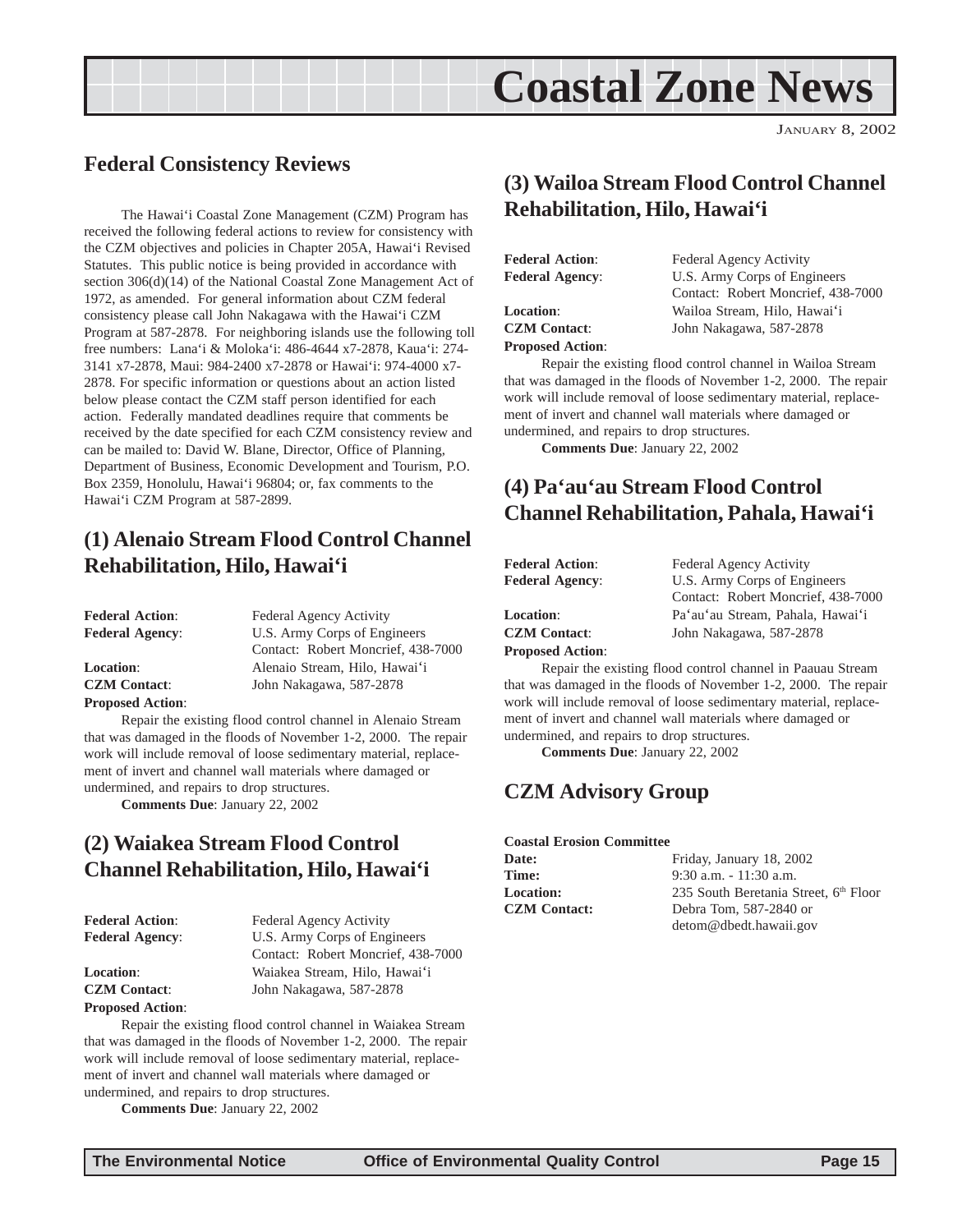## <span id="page-15-0"></span>**Coastal Zone News**

JANUARY 8, 2002

## **Special Management Area (SMA) Minor Permits**

Pursuant to Hawai'i Revised Statute (HRS) 205A-30, the following is a list of SMA Minor permits that have been approved or are pending by the respective county agency. For more information about any of the listed permits, please contact the appropriate county/state Planning Department. City & County of Honolulu (523-4131); Hawai'i County (961-8288); Kaua'i County (241- 6677); Maui County (270-7735); Kaka'ako (587-2878).

| <b>Location (TMK)</b> | <b>Description (File No.)</b>                    | <b>Applicant/Agent</b>       |
|-----------------------|--------------------------------------------------|------------------------------|
| Kakaako (2-1-60-      | Construction of a pump house for Kakaako         | Hawaii Community             |
| 8)                    | Waterfront Park (SMA/01-1)                       | Development Authority        |
| Kakaako 2-1-60-8      | Construction of an Ehime Maru Memorial at        | Hawaii Community             |
|                       | the Kakaako Waterfront Park (SMA/01-2)           | Development Authority        |
| Kakaako (2-1-15-      | Consolidation and re-subdivision (SMA/01-3)      | Hawaii Community             |
| 9, 22, 23, 42, 44     |                                                  | Development Authority        |
| & 35)                 |                                                  |                              |
| Honolulu:             | Exterior lighting, \$30,000 (2001/SMA-89)        | Department of Parks &        |
| Waikiki (3-1-43:      |                                                  | Recreation / Denis Kodama    |
| 1)                    |                                                  |                              |
| Honolulu: Kualoa      | Four panel antennas and two equipment            | VoiceStream PCS II           |
| $(5-1-1:1)$           | cabinets and underground utility lines, \$89,000 | Corporation                  |
|                       | $(2001/SMA-82)$                                  |                              |
| Honolulu: Kailua      | Boston's Pizza - addition of storage building,   | Boston Pizza / Mark Heyd     |
| $(4-3-57:56)$         | \$25,000 (2001/SMA-87)                           |                              |
| Honolulu:             | Exterior stairway addition to a single-family    | H. Monma General Contractor, |
| Waialua (6-6-13:      | dwelling $(\$4,400)$                             | Inc. / Daniel M. Momma       |
| 11)                   |                                                  |                              |
| Maui: (2-6-11: 29,    | Kuau Sunset Beach Lots - Lot line changed        | <b>Glynis King</b>           |
| 30)                   | $(SM2-20010115)$                                 |                              |
| Maui: (3-9-46:        | $2nd$ dwelling (main) on property (SM2-          | James Davella                |
| 19)                   | 20010112)                                        |                              |
| Maui: (4-2-4: 21)     | Cellular site (SM2-20010113)                     | Mike Beason                  |
| Maui: (4-3-11:2)      | Construct 8 ft. fence (SM2-20010114)             | Stephanie Cossalter Nunez    |
| Maui: (2-8-4:104)     | Convert existing workshop into cottage (SMX-     | Ken and Anjali Desure        |
|                       | $20010093$ – Pending                             |                              |
| Maui: (2-9-2: 21)     | Honokala grading and grubbing of property        | Wayne Arakaki                |
|                       | $(SMX-20010091) - Pending$                       |                              |
| Maui: (2-9-10, 11,    | Install 3 utility poles and lines (SMX-          | Kahui Pono, LLC              |
| 12)                   | $20010095$ ) – Pending                           |                              |
| Maui: (4-3-3: 20)     | Construct single-family home on existing         | Thad E. Henry, Jr.           |
|                       | tennis (SMX-20010096) - Pending                  |                              |
| Maui: (4-6-28:        | Court interior remodel, dormer addition          | T. Hardelman                 |
| 44)                   | puamana (SMX-20010089) - Pending                 |                              |
| Maui: (4-6-28:        | Wall extension $&$ storage loft addition $-$     | Thomas and Mary Price        |
| 52)                   | puamana (SMX-20010094) - Pending                 |                              |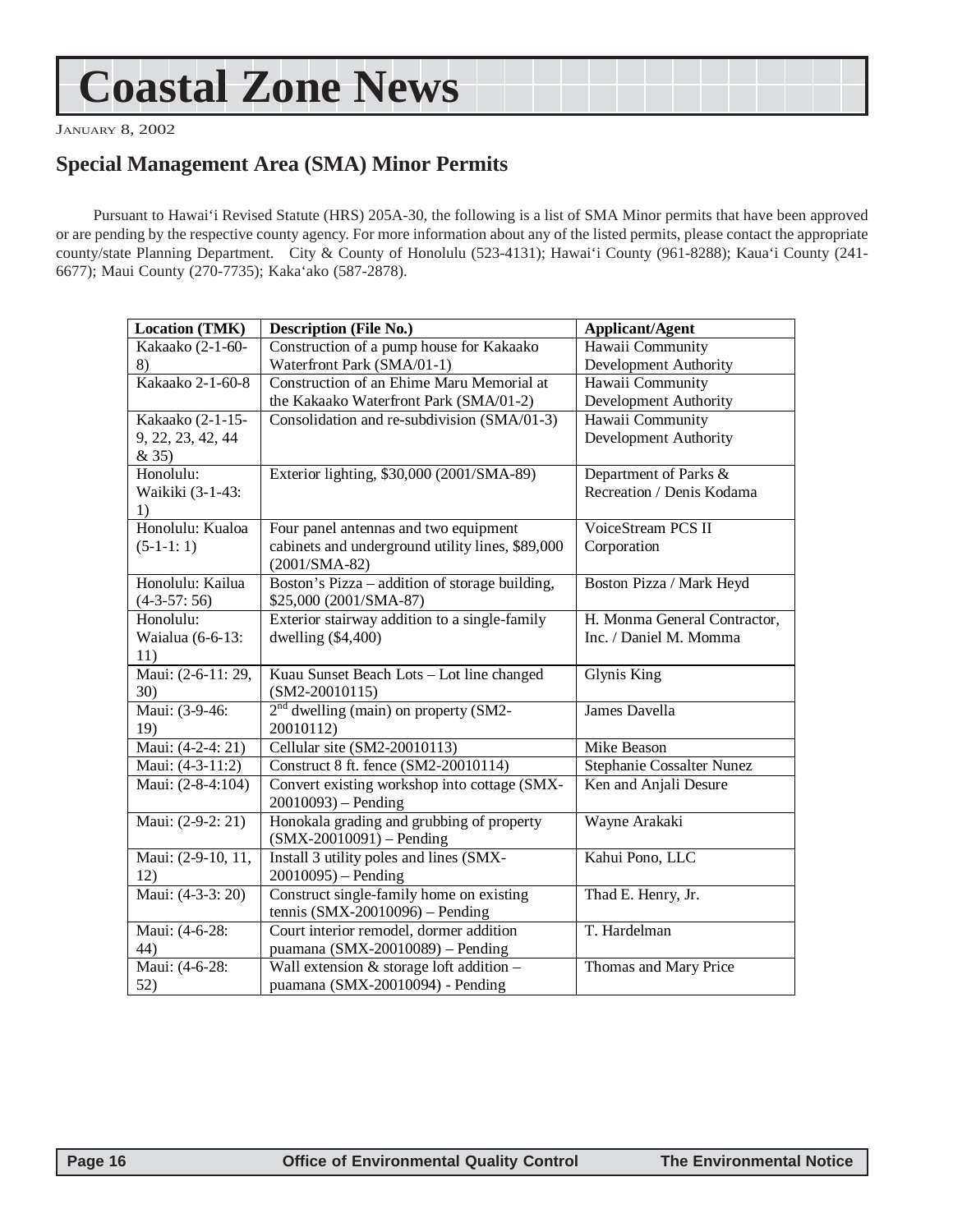## **Conservation District Notices**

#### <span id="page-16-0"></span>**Conservation District Use Permits**

Persons interested in commenting on the following Conservation District Use Application must submit comments to the Department of Land and Natural Resources. Also, anyone interested in receiving notification of determinations on Conservation District Use Applications must submit requests to DLNR that include the following information: (1) Name and address of the requestor; (2) The departmental permit for which the requestor would like to receive notice of determination; and (3) The date the notice was initially published in the Environmental Notice. Both comments and requests for notification of determinations must be submitted to DLNR within thirty days from the initial date that the notice was published in the Environmental Notice. Please send comments and requests to: State of Hawai'i, Department of Land and Natural Resources, Land Division, 1151 Punchbowl Street, Room 220, Honolulu, Hawai'i 96813. DLNR will make every effort to notify those interested in the subject CDUA, it is not obligated to notify any person not strictly complying with the above requirements. For more information, please contact the appropriate DLNR staff as indicated below.



### **After-the-Fact Structure in the Shoreline**

| File No.:              |
|------------------------|
| Applicant:             |
| <b>Location:</b>       |
| TMK:                   |
| <b>Proposed Action</b> |

**File No.:** CDUA OA-3074B (Board Permit) **Applicant:** Charles Dudoit **Location:** Hau'ula, O'ahu **TMK:** (1) 5-3-08:131 **Propose** Obtain a CDUP for an existing platform structure adjacent to the above parcel.

**Chapter 343, HRS determination:** Exempt

**Appl's Contact:** Charles Dudoit (923-1452) **DLNR's Contact:** Masa Alkire (587-0385)

## $\bullet$ **Monitor Well in the Lihu'e-Koloa Forest Reserve**

| <b>File No.:</b>                                 | CDUA KA-3071 (Departmental           |
|--------------------------------------------------|--------------------------------------|
|                                                  | Permit)                              |
| Applicant:                                       | <b>USGS Water Resources Division</b> |
| <b>Location:</b>                                 | Wailua, Kaua'i                       |
| TMK:                                             | $(4)$ 3-9-01:01                      |
| <b>Proposed Action:</b>                          | Drill monitor well                   |
| <b>Chapter 343, HRS</b>                          |                                      |
| determination:                                   | Exempt                               |
| <b>Appl's Contact:</b>                           | Gordon Tribble (587-2400)            |
| <b>DLNR's Contact:</b> Traver Carroll (587-0439) |                                      |



JANUARY 8, 2002

## **Carver & Levitt Fencing**

 $\blacktriangleright$ 

**Applicant:** Carver & Levitt Location: Hamakua, Hawai'i **TMK:** (4) 4-5-02:079<br>**Proposed Action:** Fencing constr **Chapter 343, HRS determination:** Exempt

File No.: CDUA HA-3072 (Departmental Permit) Fencing construction

**Appl's Contact:** Andy Levitt (775-7358) **DLNR's Contact:** Traver Carroll (587-0439)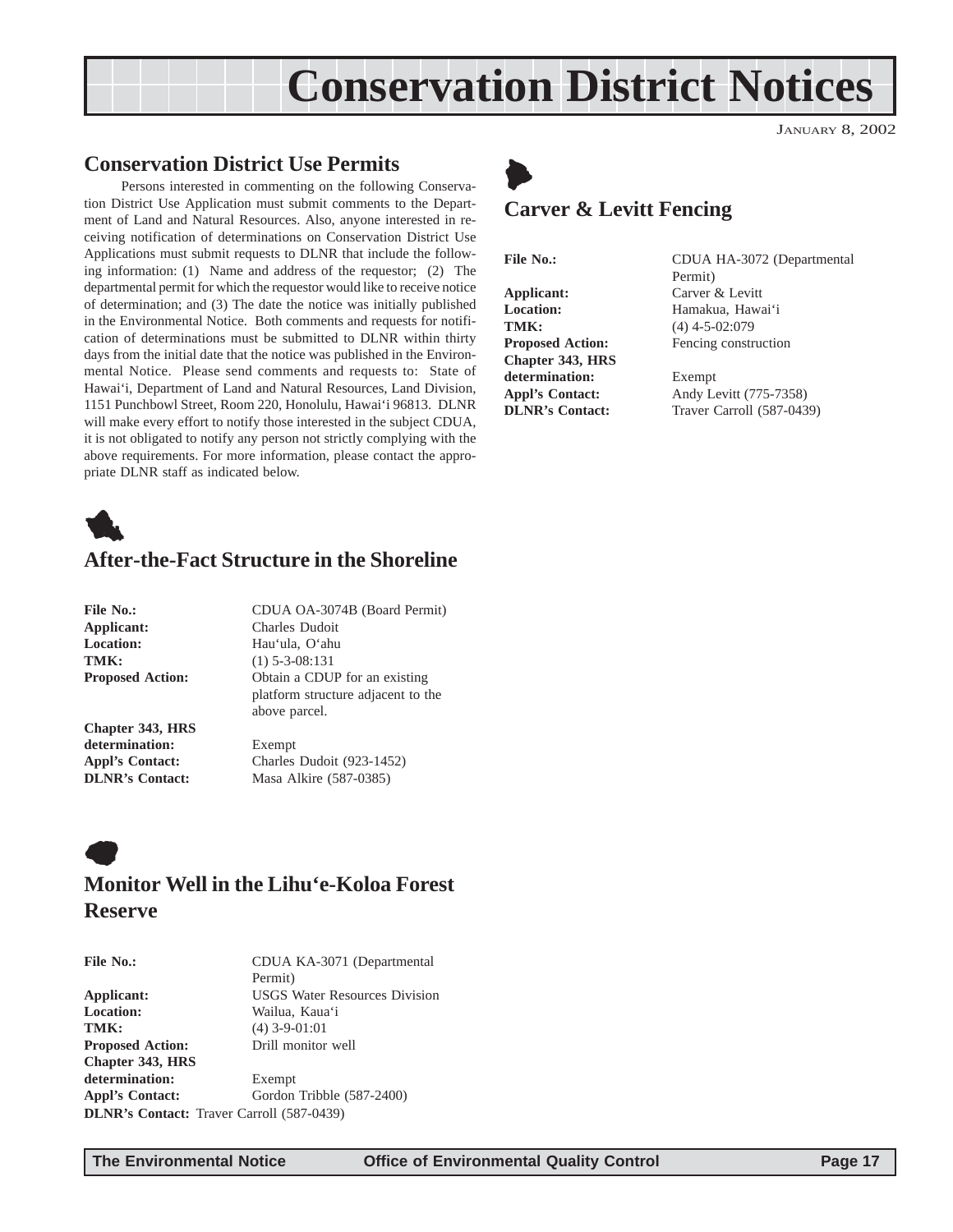## <span id="page-17-0"></span>**Federal Notices**

JANUARY 8, 2002

## **Endangered Hawaiian Stilt Incidental Take Permit and Habitat Conservation Plan for Cyanotech Corporation**

Cyanotech Corporation (Cyanotech) has applied to the Fish and Wildlife Service (Service) for an incidental take permit pursuant to section  $10(a)(1)(B)$  of the Endangered Species Act of 1973, as amended (Act). The Service proposes to issue a 3-year permit to Cyanotech that would authorize take (harm, harassment, death or injury) of the endangered Hawaiian stilt, (*Himantopus mexicanus knudseni*) incidental to otherwise lawful activities. Such take would occur as a result of ongoing operation and maintenance of Cyanotech Corporation's acquaculture facility at Keahole Point on the island of Hawai'i. The Service requests comments from the public on the permit application which includes a Habitat Conservation Plan (HCP) for the Hawaiian stilt. The Service also requests comments on its preliminary determination that the Cyanotech HCP qualifies as a "low-effect" habitat conservation plan, eligible for a categorical exclusion under the National Environmental Policy Act. Written comments should be received on or before February 1, 2002. Comments should be addressed to Mr. Paul Henson, Field Supervisor, U.S. Fish and Wildlife Service, P.O. Box 50088, Honolulu, Hawaii 96850; facsimile (808) 541-3470. Call Ms. Gina Shultz, Supervisory Fish and Wildlife Biologist, at the above address or telephone (808) 541-3441, for more information (see, 67 F.R. 98, January 2, 2002, for details).

## **Approval and Promulgation of State Plans for Designated Facilities and Pollutants: Negative Declarations; Municipal Waste Combustion; Arizona; California; Hawai'i; Nevada**

Under section 111(d) of the Clean Air Act (CAA), EPA has established procedures whereby States submit plans to control certain existing sources of "designated pollutants." Designated pollutants are defined as pollutants for which a standard of performance for new sources applies under section 111 but which are not "criteria pollutants" (i.e., pollutants for which National Ambient Air Quality Standards (NAAQS) are set pursuant to sections 108 and 109 of the CAA) or hazardous air pollutants (HAPs) regulated under section 112 of the CAA. As required by CAA section 111(d), EPA established a process at 40 CFR Part 60, Subpart B, which States must follow in adopting and submitting a section 111(d) plan. Whenever EPA promulgates new source performance standards (NSPS) that control a designated pollutant, EPA establishes emission guidelines (EG) applicable to existing sources in accordance with 40 CFR 60.22 which contain information pertinent to the control of the designated pollutant from that NSPS source category (i.e., the "designated facility" as defined at 40 CFR  $60.21(b)$ ). Thus, a State's section 111(d) plan for a designated facility must comply with the EG for that source category as well as 40 CFR part 60, subpart B (40 CFR 60.23 through 60.26). On December 6, 2000, EPA promulgated EG for existing small municipal waste combustion units (MWCs) at 40 CFR part 60, Subpart BBBB, (Emission

Guidelines and Compliance Times for Small Municipal Waste Combustion Units Constructed On or Before August 30, 1999) (see 65 FR 76378). States are required to submit either a plan to implement and enforce the EG or, if there are no existing small MWCs subject to the EG in the State, a negative declaration letter. A negative declaration letter is a letter from a State authority certifying that there are no designated facilities (MWC units with a capacity to combust at least 35 tons per day but no more than 250 tons per day of municipal solid waste) in that State. The negative declaration letter is submitted in lieu of a State plan. The States of Arizona, California, Hawai'i, and Nevada have each submitted negative declaration letters certifying that there are no existing small MWCs that are subject to the control requirements of the emission guidelines within their State. The State of Hawai'i's Department of Health, submitted such a letter, dated March 13, 2001, to the Environmental Protection Agency. As such, EPA is amending part 62 to reflect the receipt of negative declaration letters from these States. Amendments are being made to 40 CFR part 62, subparts D (Arizona), F (California), M (Hawai'i), and DD (Nevada). EPA is amending certain regulations to reflect the receipt of negative declarations from Arizona, California, Hawai'i, and Nevada. These negative declarations certify that there are no small municipal waste combustion units in these States that would be subject to the control requirements of the federal emission guidelines. This direct final rule is effective on February 26, 2002 without further notice, unless EPA receives relevant adverse comments by January 28, 2002. If EPA receives such comments, then it will publish a timely withdrawal in the Federal Register informing the public that this rule will not take effect. Comments must be submitted to Andrew Steckel at the Region IX office listed below. Copies of the letters of negative declaration are available for public inspection at EPA's Region IX office during normal business hours. U.S. Environmental Protection Agency, Region IX, Rulemaking Office (AIR-4), Air Division, 75 Hawthorne Street, San Francisco, CA 94105-3901. For more information, call Mae Wang, U.S. Environmental Protection Agency, Region IX, 75 Hawthorne Street (AIR-4), San Francisco, CA 94105-3901, at (415) 947-4124 (see, 66 F.R. 67096, December 28, 2001).

## **Approval and Promulgation of State Plans for Designated Facilities and Pollutants: Negative Declarations; Municipal Waste Combustion; Arizona; California; Hawai'i; Nevada**

EPA is proposing to approve the small Municipal Waste Combustion (MWC) units section 111(d) plan negative declarations submitted by the States of Arizona, California, Hawai'i, and Nevada. These negative declarations certify that small MWC units subject to the requirements of sections 111(d) and 129 of the Clean Air Act do not exist in these States. In the Rules section of this Federal Register, EPA is approving each State's negative declaration as a direct final rule without prior proposal because the Agency views this as noncontroversial and anticipates no relevant adverse comments to this action. A detailed rationale for the approval is set forth in the direct final rule. If no relevant adverse comments are received in response to this action, no further activity is contemplated in relation to this action. If EPA